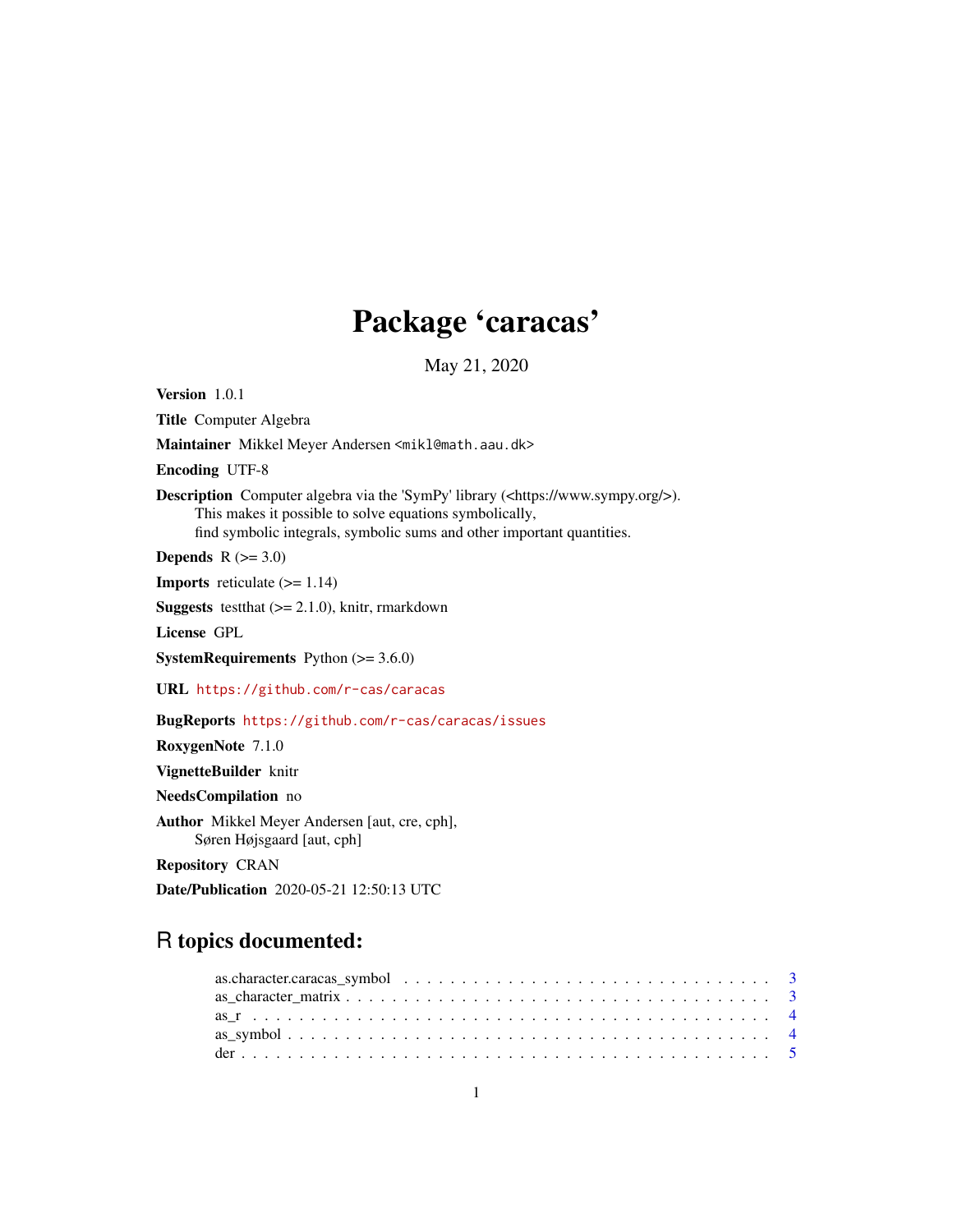| 6              |
|----------------|
| 6              |
| $\overline{7}$ |
| $\overline{7}$ |
| 8              |
| 8              |
| 9              |
| 9              |
| 10             |
| 10             |
| 11             |
| 12             |
| 12             |
| 13             |
| 13             |
| 14             |
| 14             |
| 15             |
| 15             |
| 16             |
| 16             |
| 17             |
| 17             |
| 18             |
| 18             |
| 19             |
| 19             |
| 20             |
| 20             |
| 21             |
|                |
|                |
|                |
| 23             |
| 24             |
| 24             |
| 24             |
| 25             |
| 26             |
| 26             |
|                |

**Index**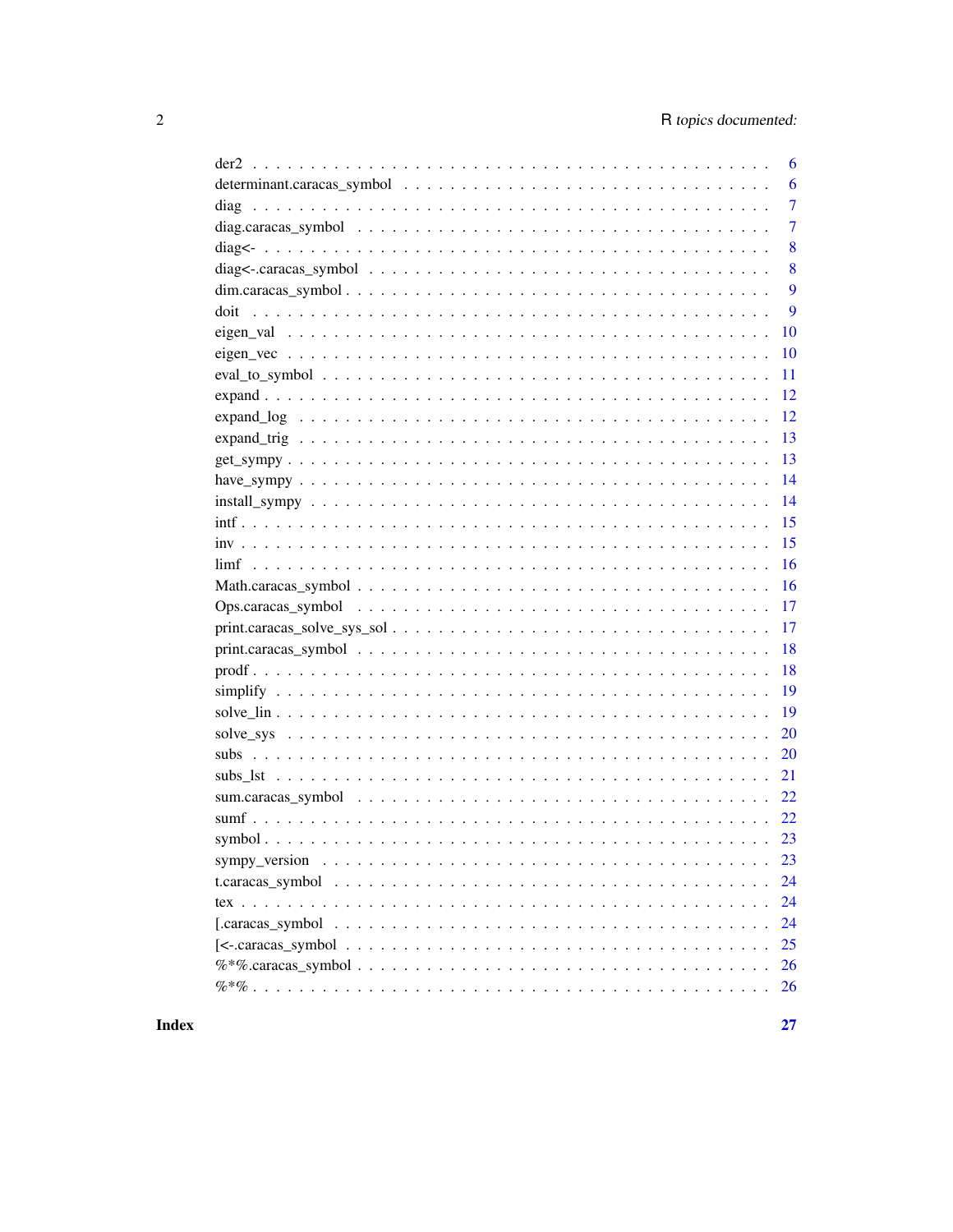<span id="page-2-0"></span>as.character.caracas\_symbol

*Convert symbol to character*

#### Description

Convert symbol to character

#### Usage

```
## S3 method for class 'caracas_symbol'
as.character(x, ...)
```
#### Arguments

| X | A caracas_symbol |
|---|------------------|
| . | not used         |

as\_character\_matrix *Get matrix as character matrix*

#### Description

Get matrix as character matrix

#### Usage

```
as_character_matrix(x)
```
#### Arguments

x caracas symbol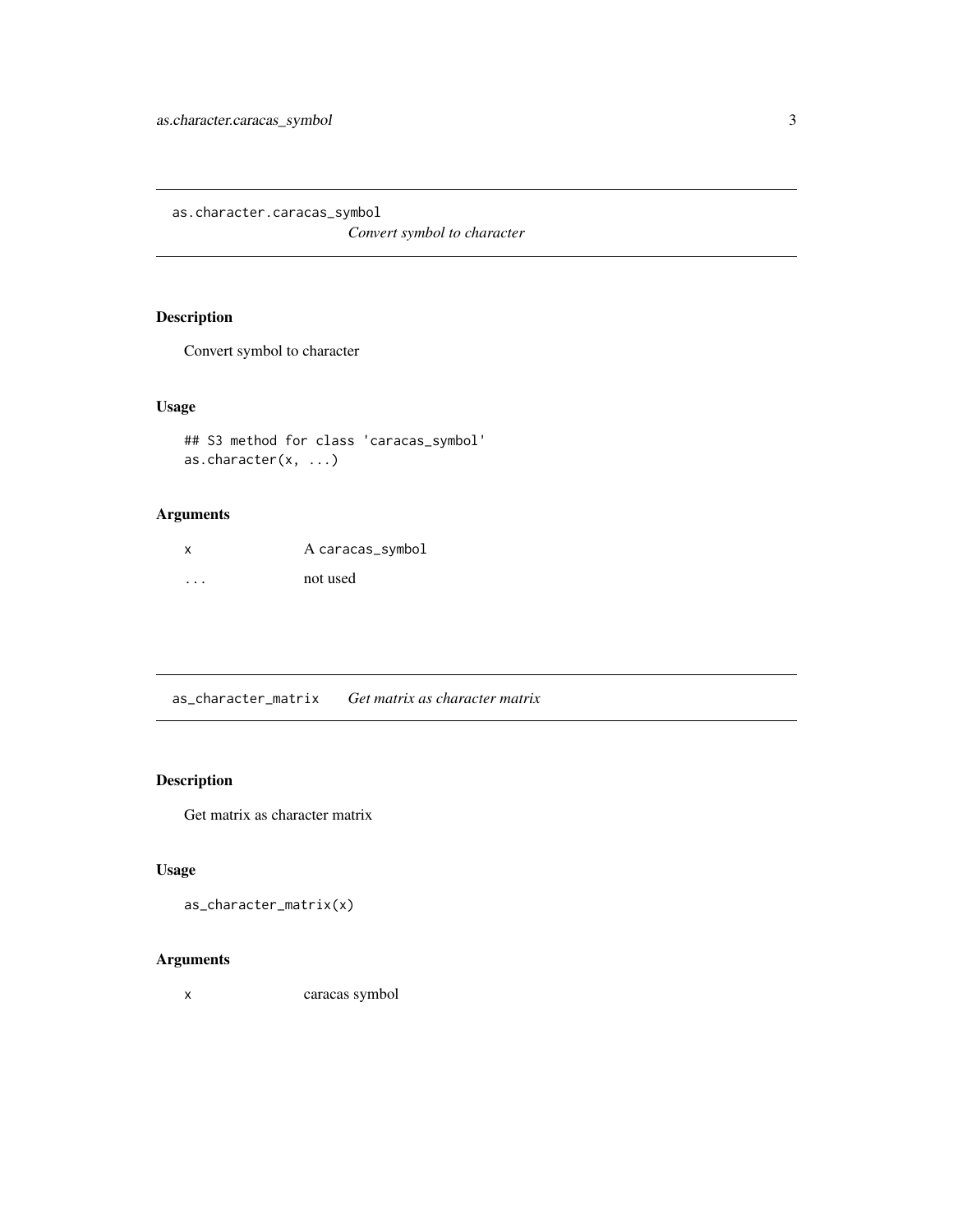<span id="page-3-0"></span>

Potentially calls [doit\(\)](#page-8-1).

#### Usage

 $as_r(x, first\_doit = TRUE)$ 

#### Arguments

| x          | caracas_symbol   |
|------------|------------------|
| first_doit | Try doit() first |

| as_symbol<br>Convert object to symbol |  |
|---------------------------------------|--|
|---------------------------------------|--|

#### Description

Variables are detected as a character followed by a number of either: character, number or underscore.

#### Usage

```
as_symbol(x, declare_variables = TRUE)
```
#### Arguments

x R object to convert to a symbol

declare\_variables

declare detected variables automatically

#### Details

Default is to declare used variables. Alternatively, the user must declare them first, e.g. by [symbol\(\)](#page-22-1). Note that matrices can be defined by specifying a Python matrix, see below in examples.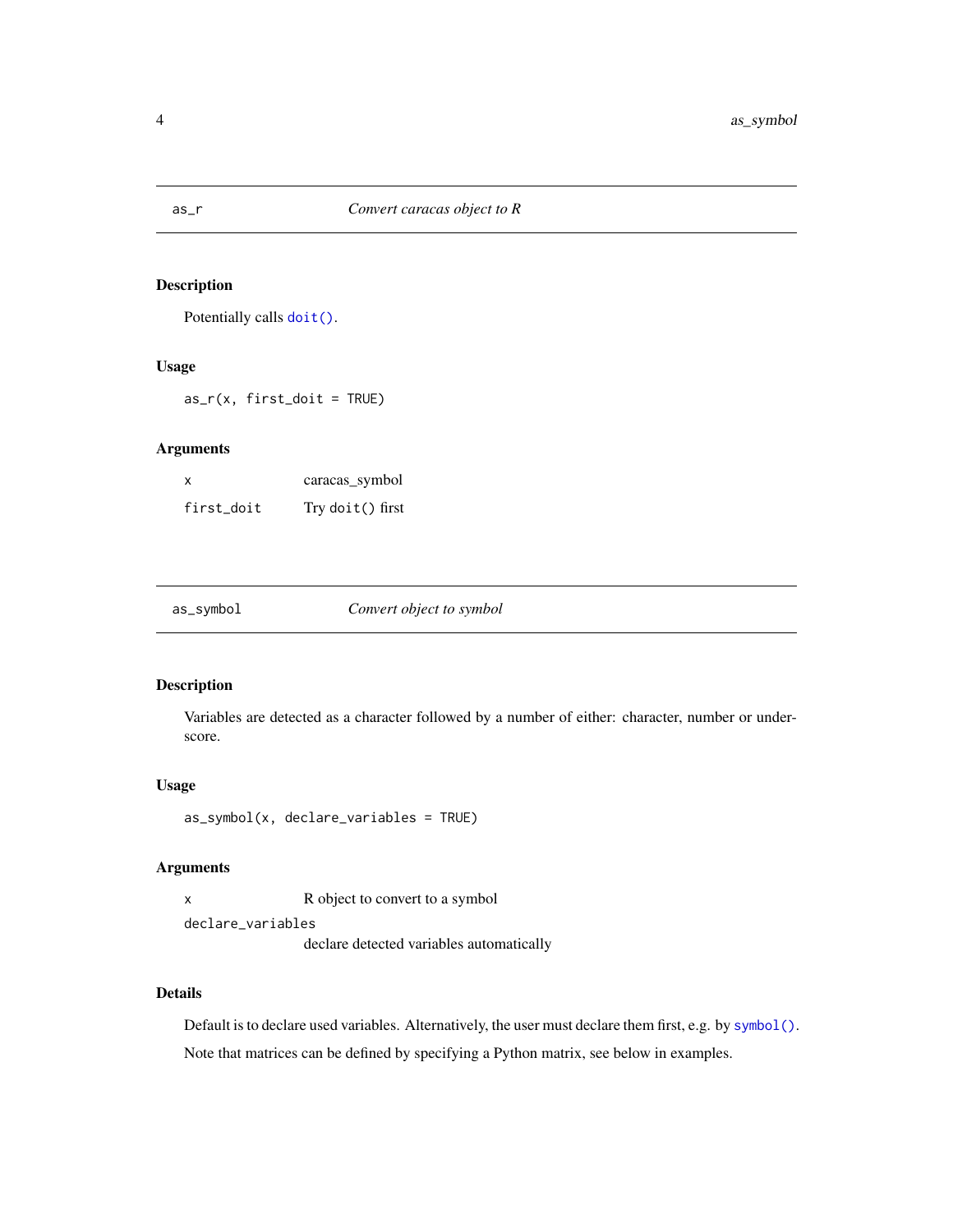<span id="page-4-0"></span>der 5 auch 1986 et al. 2006 et al. 2006 et al. 2006 et al. 2006 et al. 2006 et al. 2006 et al. 2006 et al. 200

#### Examples

```
if (have_sympy()) {
  x <- symbol("x")
  A \leftarrow matrix(c("x", 0, 0, "2*x"), 2, 2)
  A
  B <- as_symbol(A)
  B
  2*B
  dim(B)
  sqrt(B)
  D <- as_symbol("[[1, 4, 5], [-5, 8, 9]]")
  D
}
```
#### der *Symbolic differentiation of an expression*

#### Description

Symbolic differentiation of an expression

#### Usage

der(expr, vars)

#### Arguments

| expr | A caracas_symbol                           |
|------|--------------------------------------------|
| vars | variables to take derivate with respect to |

```
if (have_sympy()) {
 x <- symbol("x")
 y <- symbol("y")
 f <- 3*x^2 + x*y^2
  der(f, x)
}
```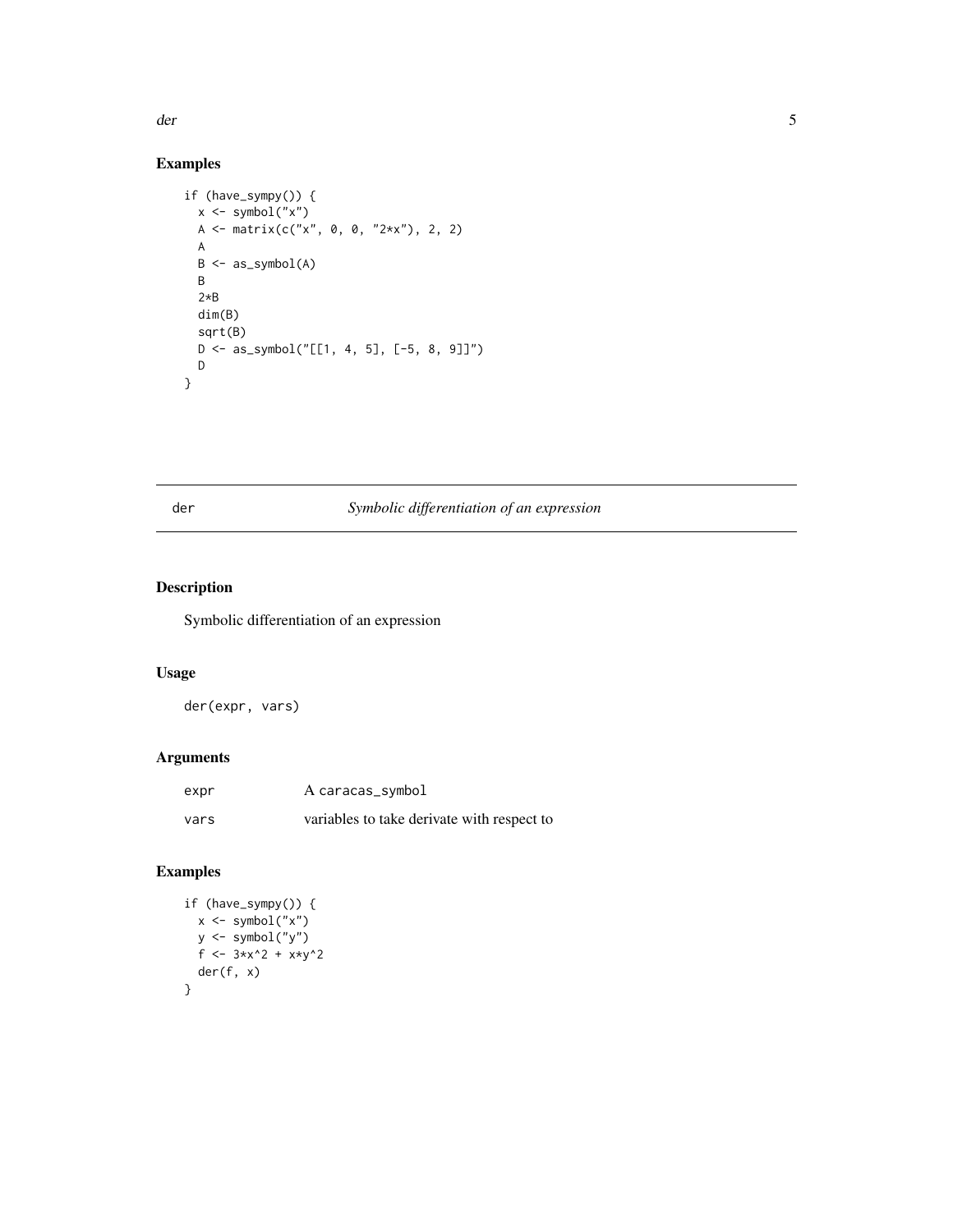<span id="page-5-0"></span>

Symbolic differentiation of second order of an expression

#### Usage

der2(expr, vars)

#### Arguments

| expr | A caracas_symbol                           |
|------|--------------------------------------------|
| vars | variables to take derivate with respect to |

#### Examples

```
if (have_sympy()) {
 x \leq - symbol("x")
 y <- symbol("y")
  f <- 3*x^2 + x*y^2
  der2(f, x)
}
```
determinant.caracas\_symbol *Calculate the Determinant of a Matrix*

#### Description

Note that there is no argument for logarithm as with the generic method.

#### Usage

## S3 method for class 'caracas\_symbol' determinant(x, ...)

#### Arguments

x A caracas\_symbol ... Not used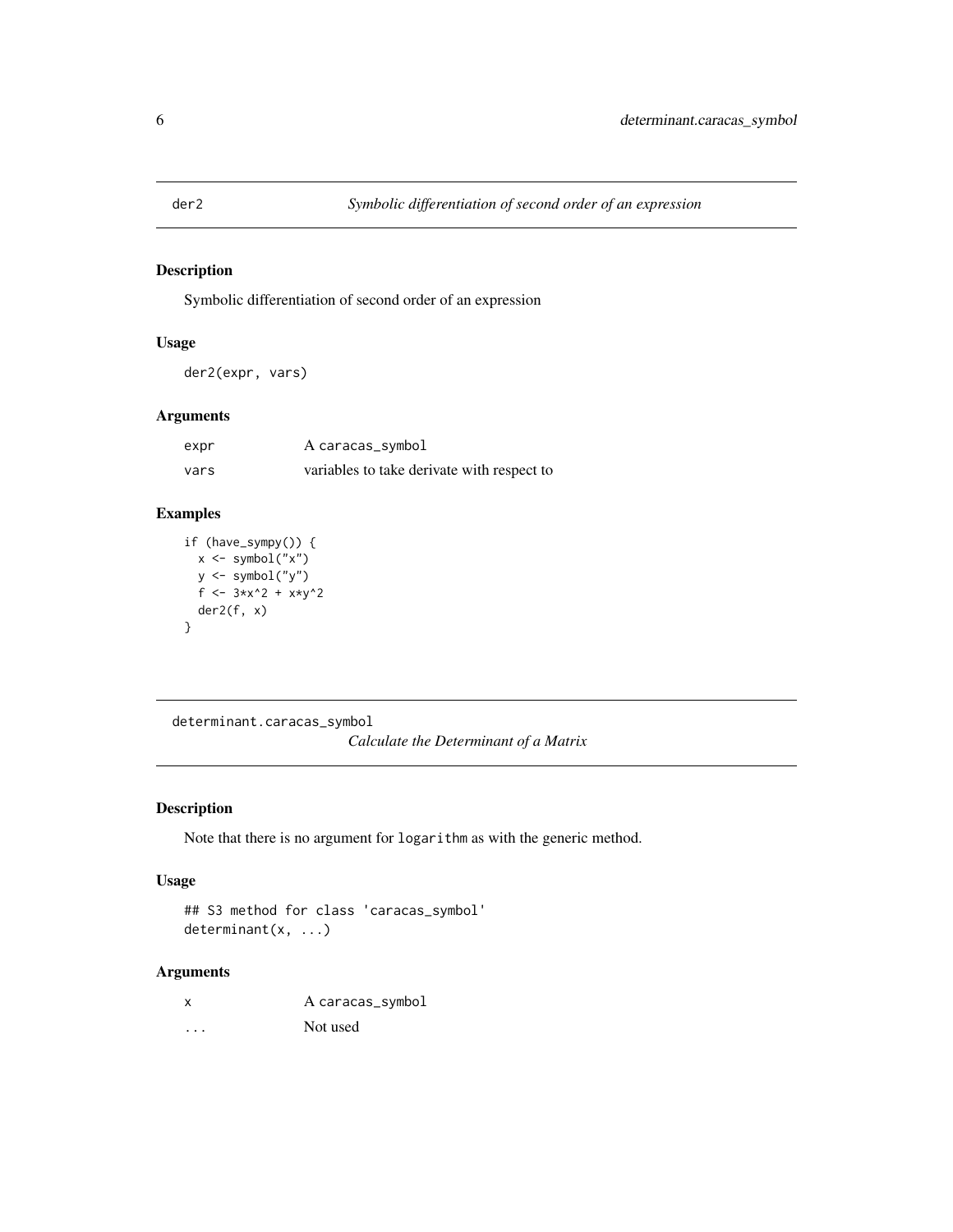<span id="page-6-0"></span>

Matrix diagonal

#### Usage

diag $(x, \ldots)$ 

#### Arguments

| $\boldsymbol{\mathsf{x}}$ | Object x  |
|---------------------------|-----------|
| .                         | Passed on |

diag.caracas\_symbol *Matrix diagonal*

# Description

Matrix diagonal

#### Usage

```
## S3 method for class 'caracas_symbol'
diag(x, ...)
```

| х | Object x |
|---|----------|
| . | Not used |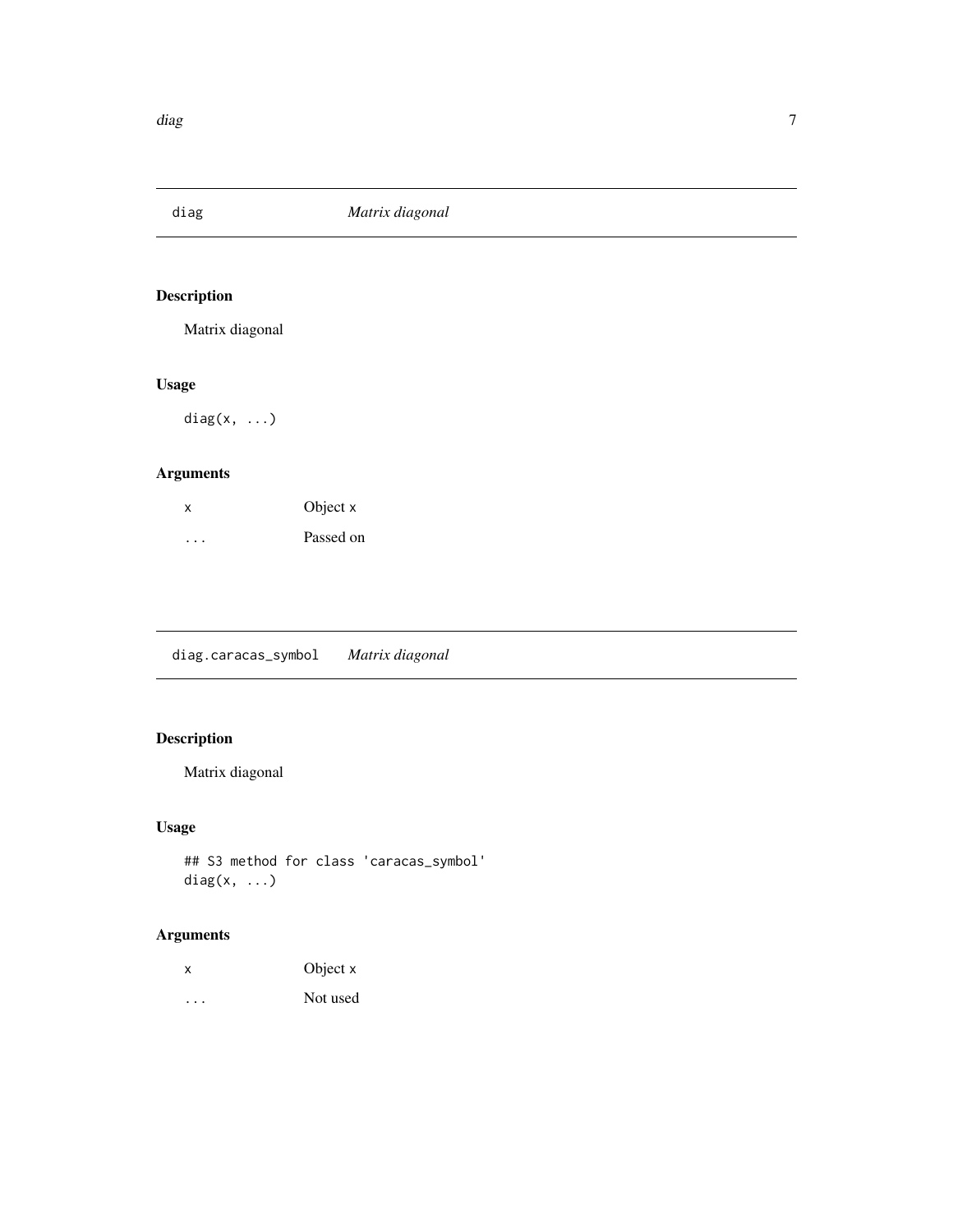<span id="page-7-0"></span>

Replace matrix diagonal

#### Usage

diag(x) <- value

#### Arguments

x Object x value Replacement value

diag<-.caracas\_symbol *Replace diagonal*

#### Description

Replace diagonal

#### Usage

## S3 replacement method for class 'caracas\_symbol' diag(x) <- value

#### Arguments

| X     | A caracas_symbol. |
|-------|-------------------|
| value | Replacement value |

```
if (have_sympy()) {
 A <- matrix(c("a", 0, 0, 0, "a", "a", "a", 0, 0), 3, 3)
 B <- as_symbol(A)
 B
 diag(B)
 diag(B) <- "b"
 B
 diag(B)
}
```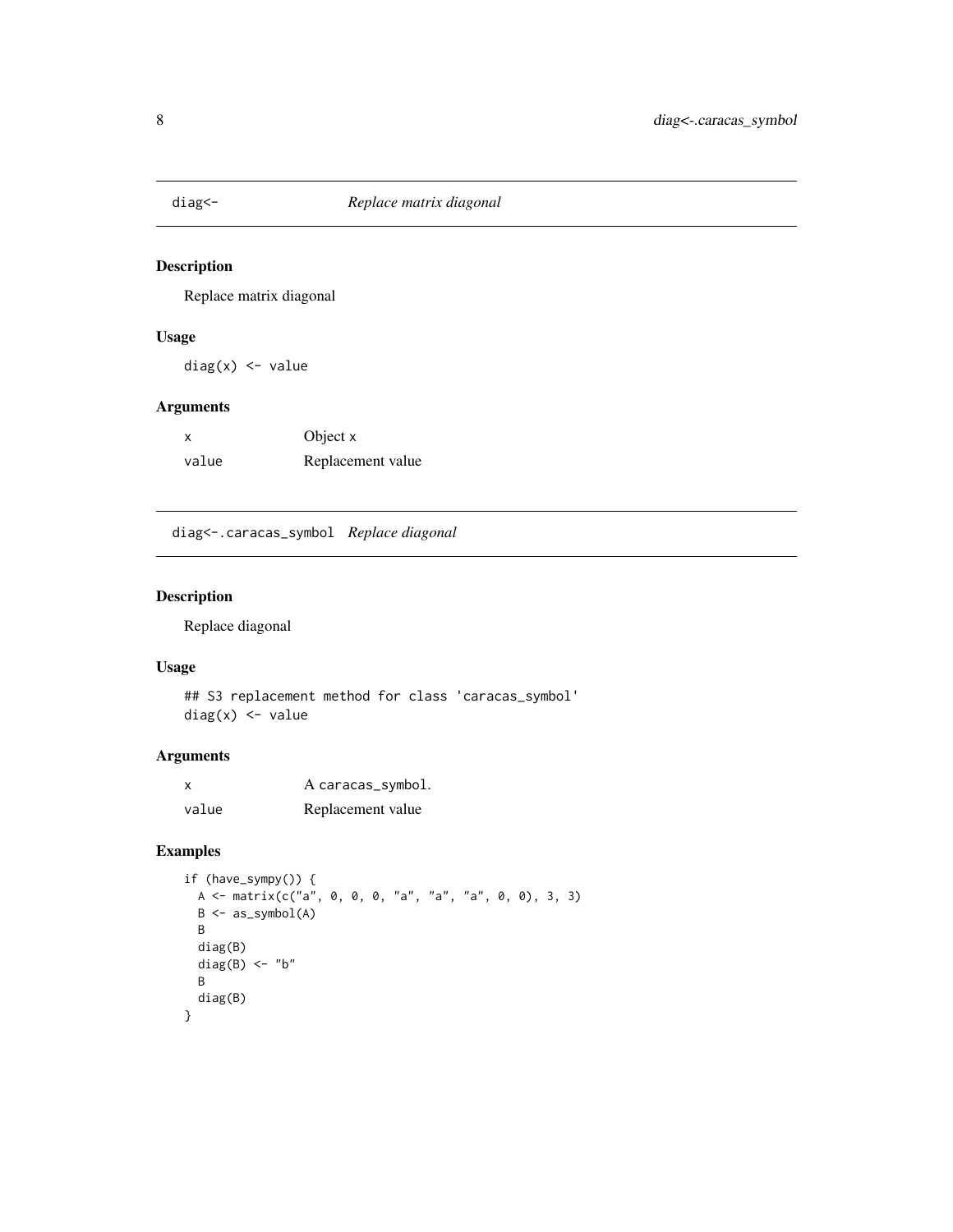<span id="page-8-0"></span>Dimensions of a caracas symbol

#### Usage

## S3 method for class 'caracas\_symbol' dim(x)

#### Arguments

x caracas symbol

#### <span id="page-8-1"></span>doit *Perform calculations setup previously*

#### Description

Perform calculations setup previously

#### Usage

doit(x)

#### Arguments

x A caracas\_symbol

```
if (have_sympy()) {
  x <- symbol('x')
  res <- limf(sin(x)/x, "x", 0, doit = FALSE)
  res
  doit(res)
}
```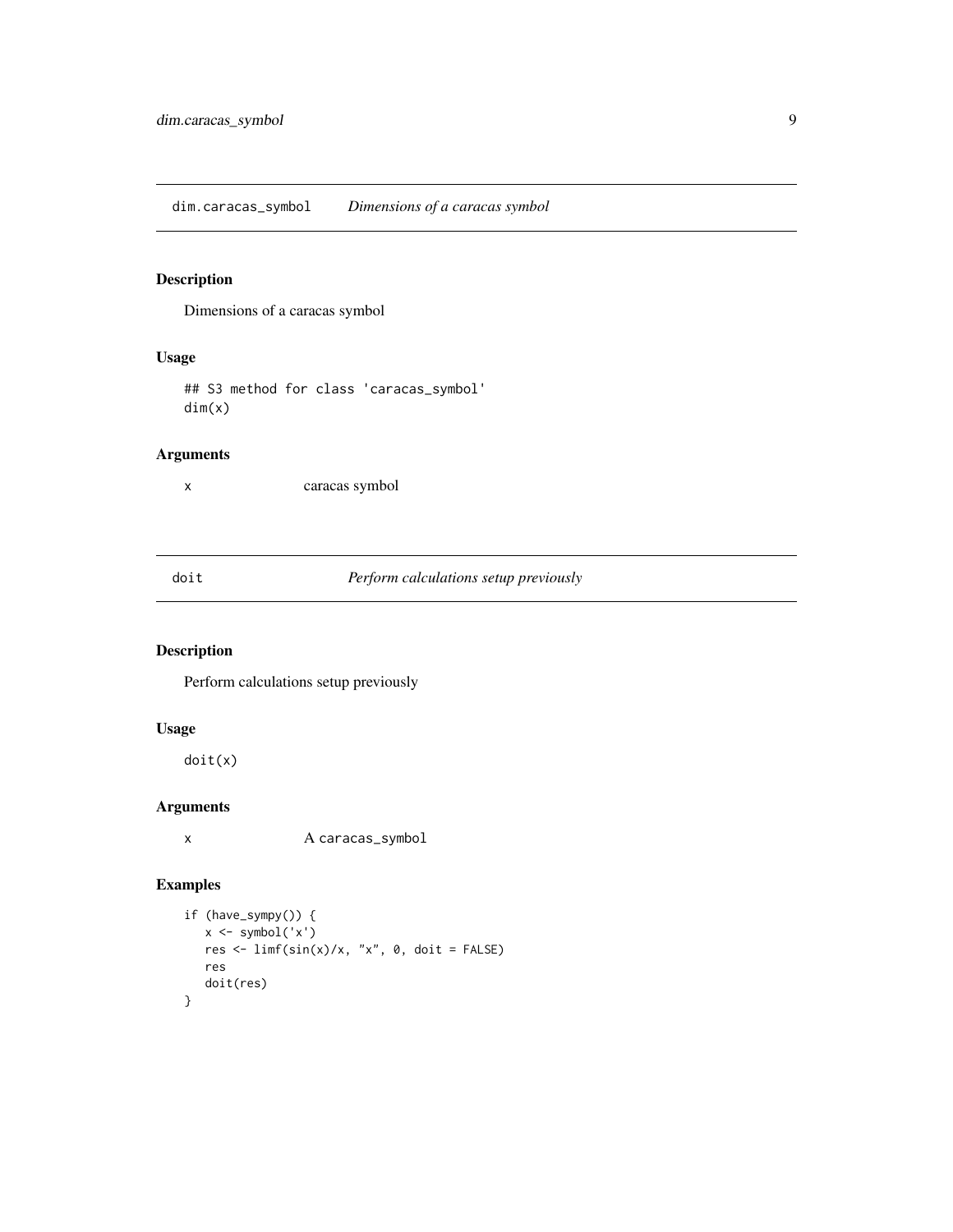<span id="page-9-0"></span>eigen\_val *Eigenvalues*

#### Description

Eigenvalues

#### Usage

eigen\_val(x)

#### Arguments

x Matrix to find eigenvalues for

#### Examples

```
if (have_sympy()) {
  A <- matrix(c("a", 0, 0, 0, "a", "a", "a", 0, 0), 3, 3)
 B \leftarrow as\_symbol(A)eigen_val(B)
  eigen_vec(B)
  eigen(eval(as_r(B), list(a = 2)))
}
```
eigen\_vec *Eigenvectors and eigenvalues*

#### Description

Eigenvectors and eigenvalues

#### Usage

```
eigen_vec(x)
```
#### Arguments

x Matrix to find eigenvectors and eigenvalues for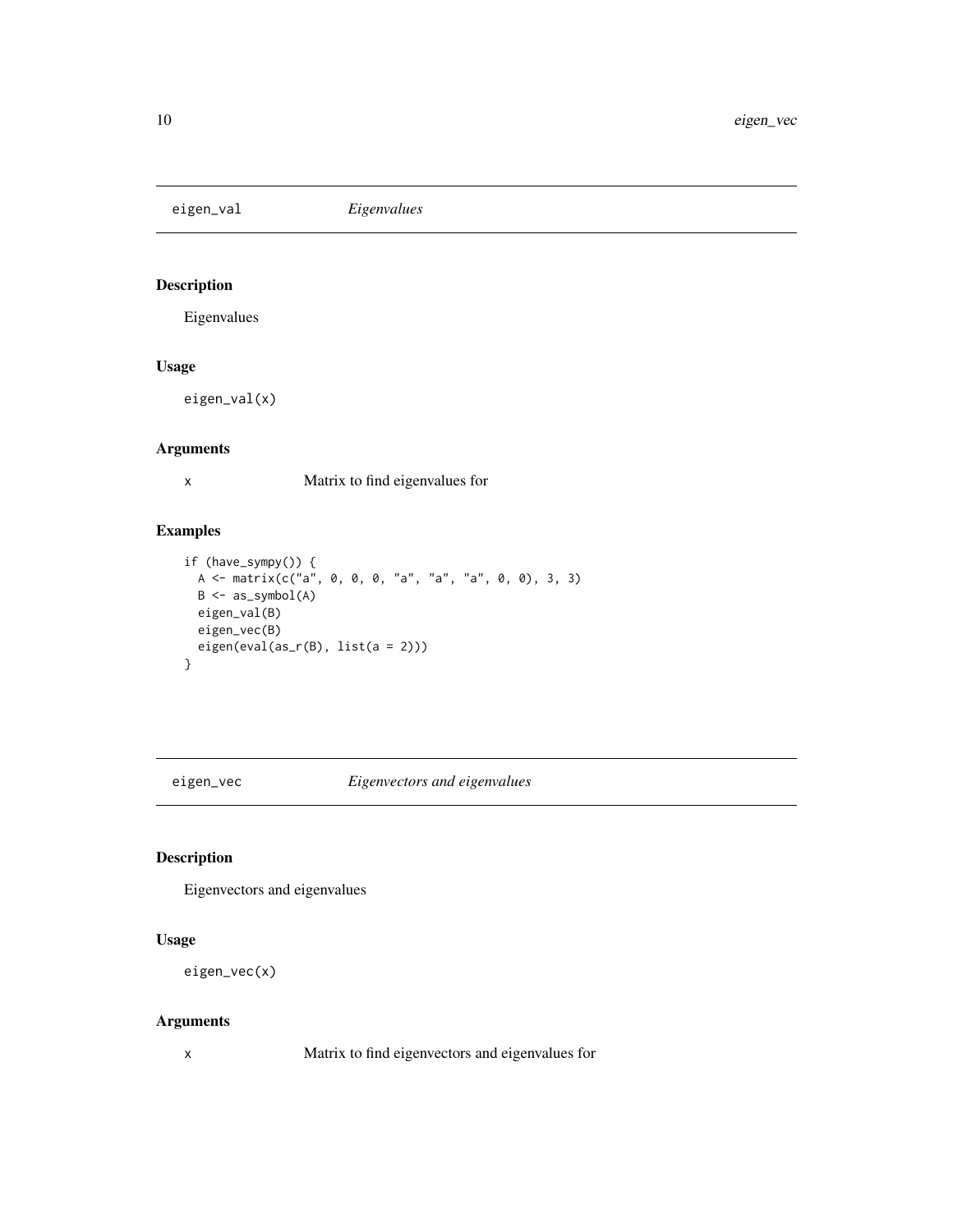#### <span id="page-10-0"></span>eval\_to\_symbol 11

#### Examples

```
if (have_sympy()) {
 A \leq - matrix(c("a", 0, 0, 0, "a", "a", "a", 0, 0), 3, 3)
  B \leftarrow as\_symbol(A)eigen_val(B)
  eigen_vec(B)
  eigen(eval(as_r(B), list(a = 2)))
}
```
eval\_to\_symbol *Create a symbol from a string*

#### Description

Create a symbol from a string

#### Usage

eval\_to\_symbol(x)

#### Arguments

x String to evaluate

#### Value

A caracas\_symbol

```
if (have_sympy()) {
   x <- symbol('x')
   (1+1)*x^2\lim_{x \to 0} f(\sin(x)/x, 'x'', 0)}
```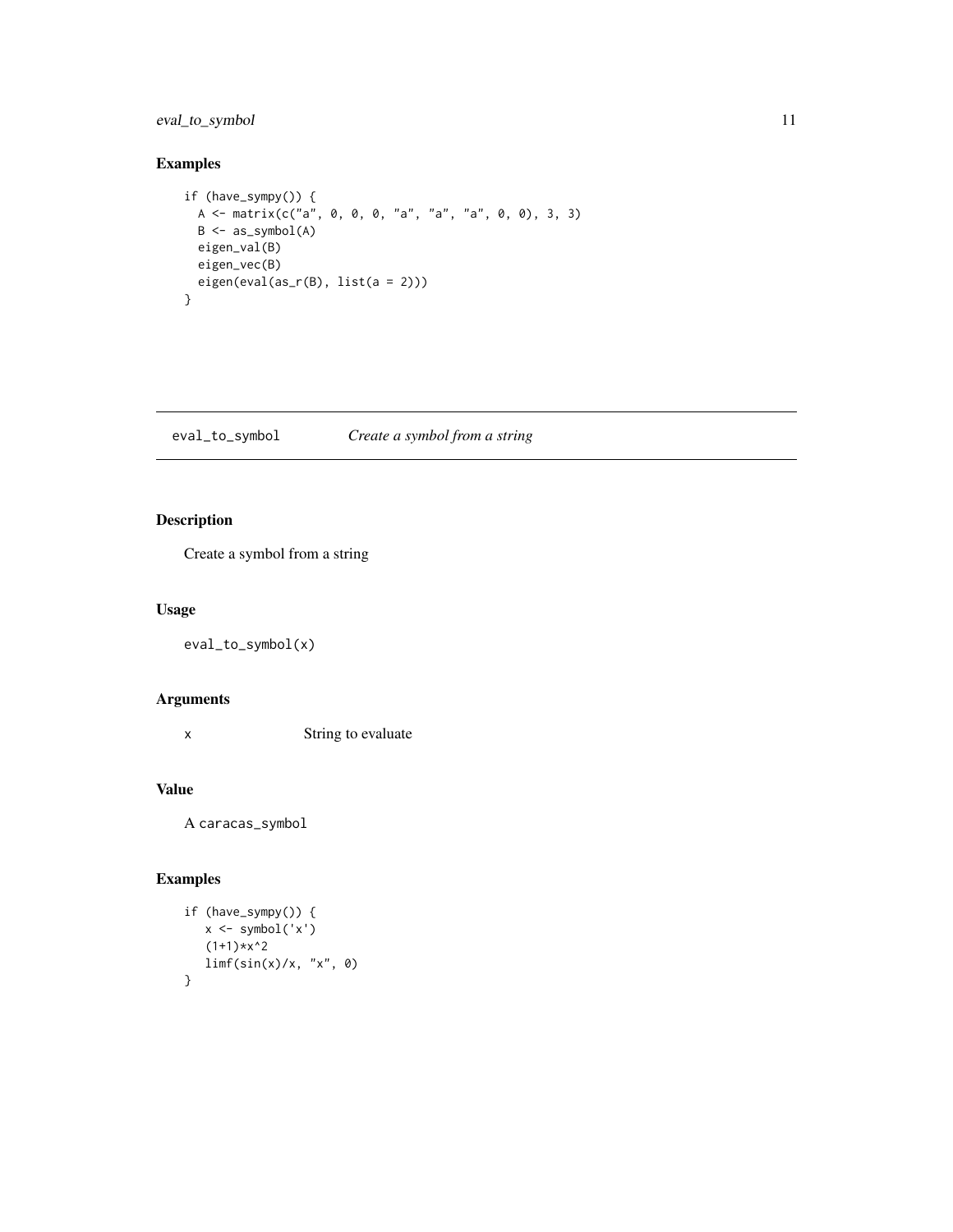<span id="page-11-0"></span>expand *Expand expression* Description Expand expression Usage expand(x) Arguments x A caracas\_symbol expand\_log *Expand a logarithmic expression*

#### Description

Note that force as described at [https://docs.sympy.org/latest/tutorial/simplification.](https://docs.sympy.org/latest/tutorial/simplification.html#expand-log) [html#expand-log](https://docs.sympy.org/latest/tutorial/simplification.html#expand-log) is used meaning that some assumptions are taken.

#### Usage

expand\_log(x)

#### Arguments

x A caracas\_symbol

```
if (have_sympy()) {
  x <- symbol('x')
  y <- symbol('y')
  z \leftarrow \log(x*y)z
  expand_log(z)
}
```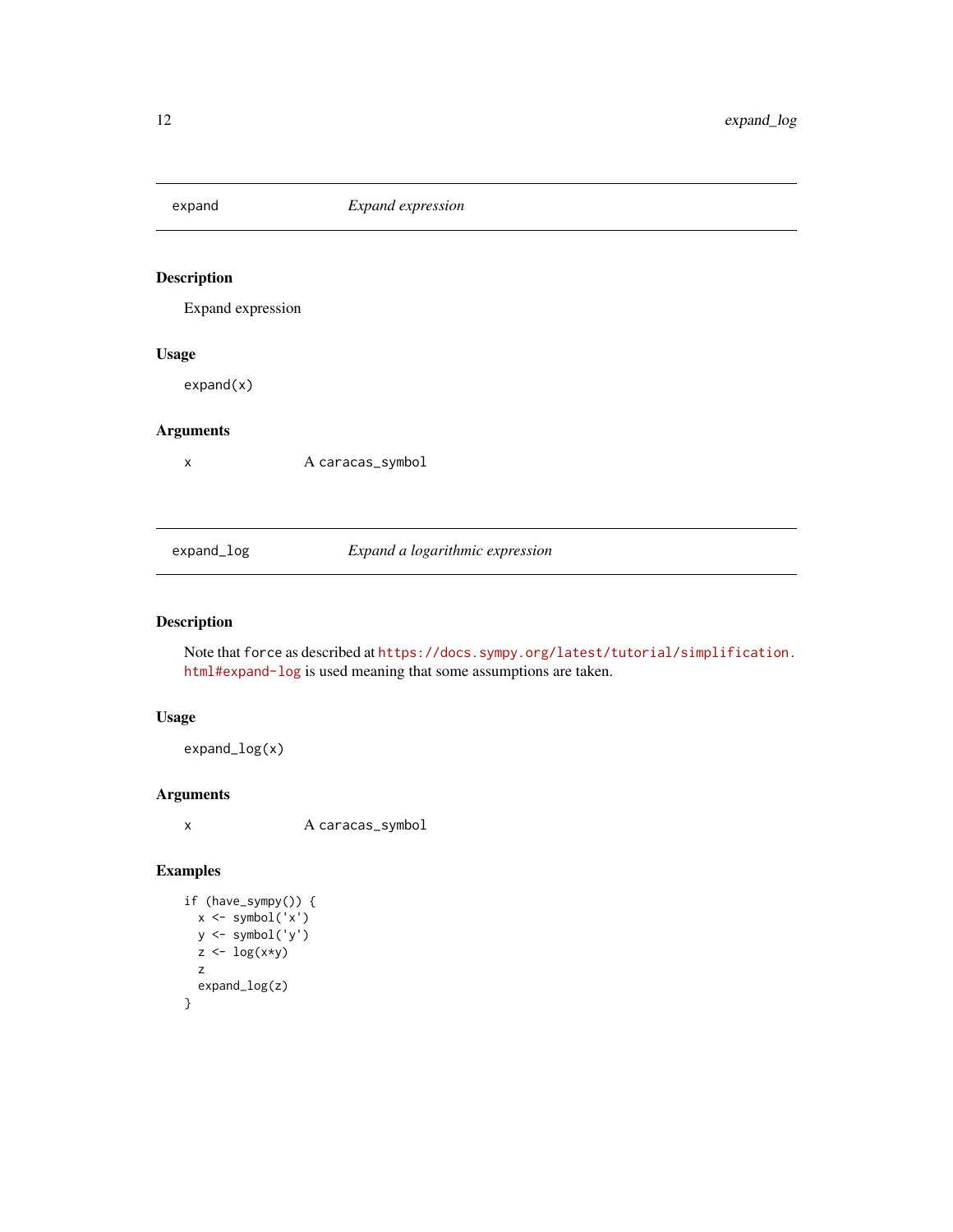<span id="page-12-0"></span>

Expand a trigonometric expression

#### Usage

expand\_trig(x)

#### Arguments

x A caracas\_symbol

get\_sympy *Access 'SymPy' directly*

#### Description

Get the 'SymPy' object. Note that it gives you extra responsibilities when you choose to access the 'SymPy' object directly.

#### Usage

get\_sympy()

#### Value

The 'SymPy' object with direct access to the library.

```
if (have_sympy()) {
  sympy <- get_sympy()
  sympy$solve("x**2-1", "x")
}
```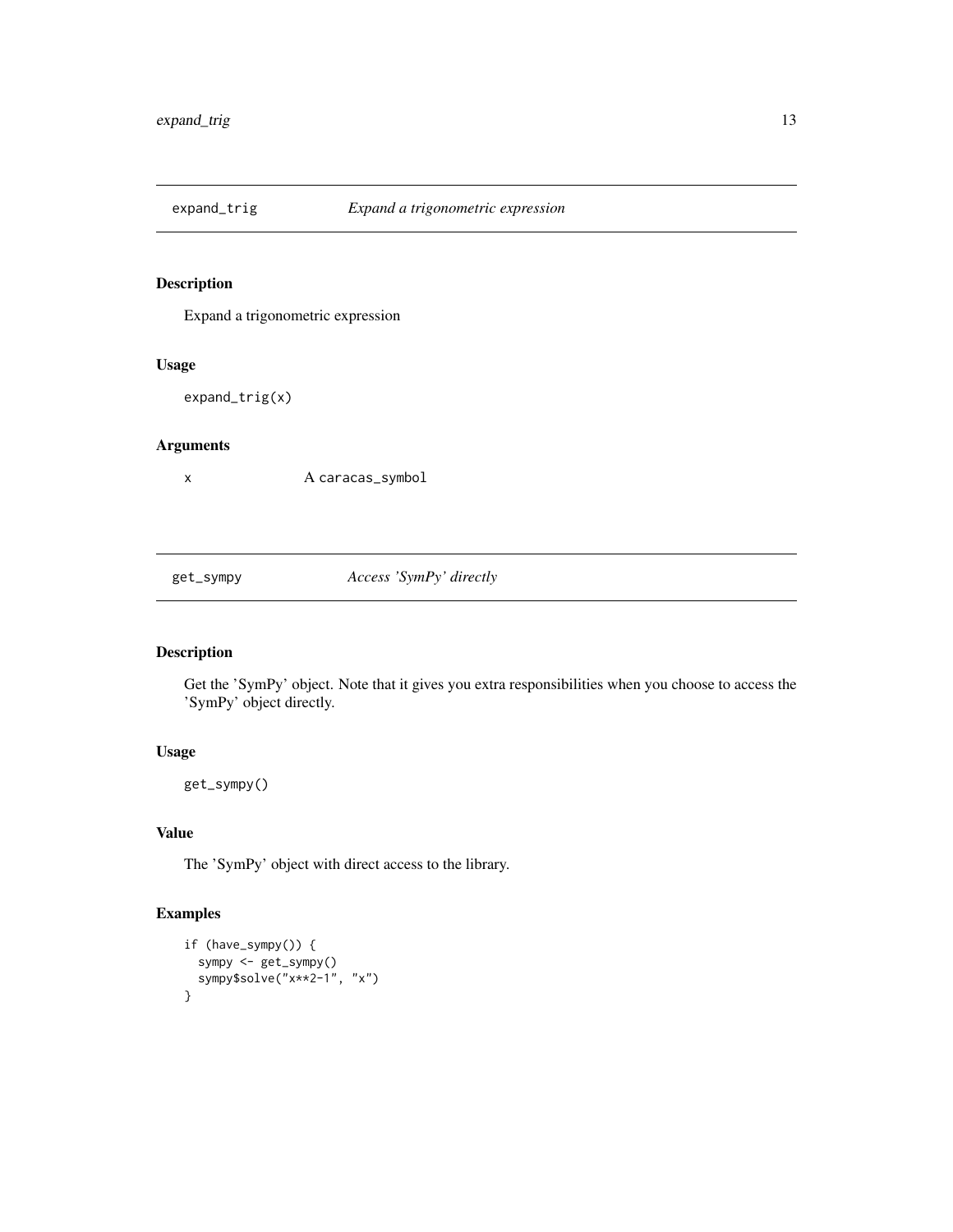<span id="page-13-0"></span>

Check if 'SymPy' is available

#### Usage

have\_sympy()

#### Value

TRUE if 'SymPy' is available, else FALSE

#### Examples

have\_sympy()

install\_sympy *Install 'SymPy'*

#### Description

Install the 'SymPy' Python package into a virtual environment or Conda environment.

#### Usage

install\_sympy(method = "auto", conda = "auto")

#### Arguments

| method | Installation method. By default, "auto" automatically finds a method that will<br>work in the local environment. Change the default to force a specific installation |
|--------|----------------------------------------------------------------------------------------------------------------------------------------------------------------------|
|        | method. Note that the "virtualeny" method is not available on Windows.                                                                                               |
| conda  | Path to conda executable (or "auto" to find conda using the PATH and other<br>conventional install locations).                                                       |

#### Value

None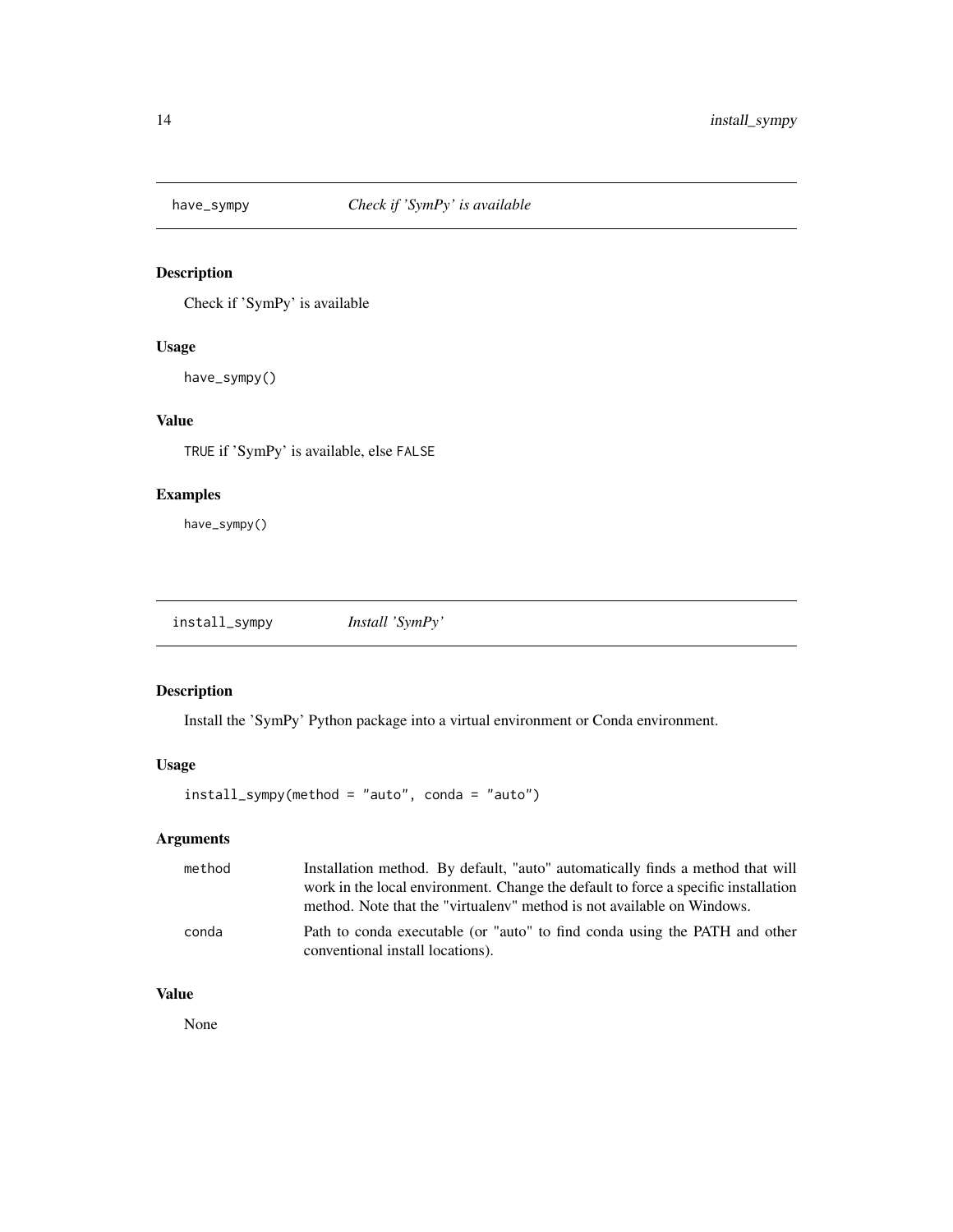<span id="page-14-0"></span>If no limits are provided, the indefinite integral is calculated. Otherwise, if both limits are provided, the definite integral is calculated.

#### Usage

 $\int \int f(f, var, lower, upper, doit = TRUE)$ 

#### Arguments

| $\mathsf{f}$ | Function to integrate                                                   |
|--------------|-------------------------------------------------------------------------|
| var          | Variable to integrate with respect to (either string or caracas_symbol) |
| lower        | Lower limit                                                             |
| upper        | Upper limit                                                             |
| doit         | Evaluate the integral immediately (or later with $dot()$ )              |

#### Examples

```
if (have_sympy()) {
  x \leq - symbol("x")
  intf(1/x, x, 1, 10)
  intf(1/x, x, 1, 10, doit = FALSE)
  intf(1/x, x)\int \int f(1/x, x, \text{ doit} = FALSE)}
```
inv *Find inverse of matrix*

#### Description

Find inverse of matrix

#### Usage

inv(A)

#### Arguments

A matrix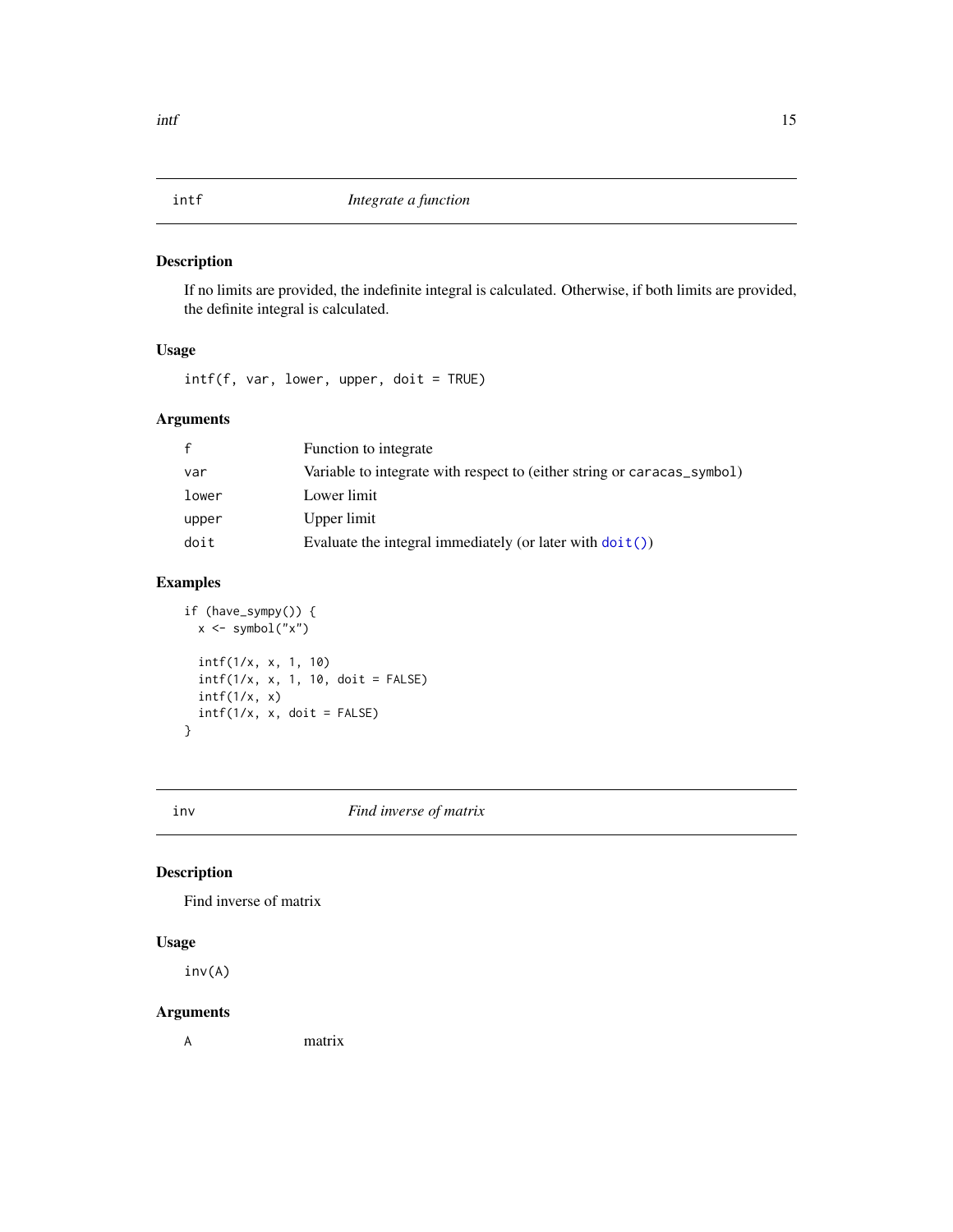<span id="page-15-0"></span>limf *Limit of a function*

#### Description

Limit of a function

#### Usage

limf(f, var, val, dir = NULL, doit = TRUE)

#### Arguments

| f    | Function to take limit of                                       |
|------|-----------------------------------------------------------------|
| var  | Variable to take limit for (either string or caracas_symbol)    |
| val  | Value for var to approach                                       |
| dir  | Direction from where var should approach val: '+' or '-'        |
| doit | Evaluate the limit immediately (or later with $\text{doit}()$ ) |

#### Examples

```
if (have_sympy()) {
  x <- symbol("x")
  limf(sin(x)/x, "x", 0)
  limf(1/x, "x", 0, dir = '+')
  limf(1/x, "x", 0, dir = '-')}
```
Math.caracas\_symbol *Math functions*

#### Description

If x is a matrix, the function is applied component-wise.

#### Usage

## S3 method for class 'caracas\_symbol' Math(x, ...)

| $\boldsymbol{\mathsf{x}}$ | caracas_symbol.                     |
|---------------------------|-------------------------------------|
| $\cdots$                  | further arguments passed to methods |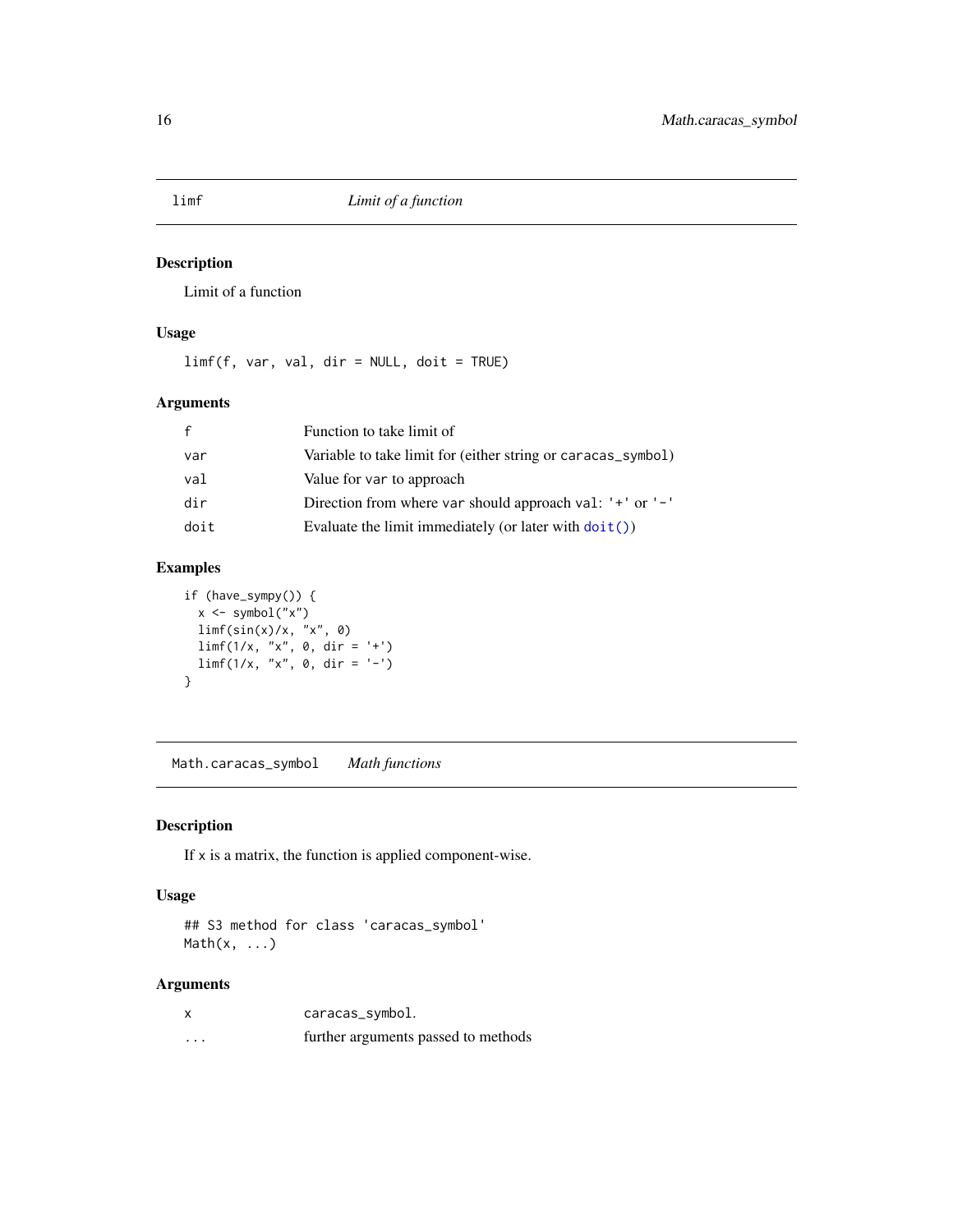<span id="page-16-0"></span>Ops.caracas\_symbol *Math operators*

#### Description

Math operators

#### Usage

## S3 method for class 'caracas\_symbol' Ops(e1, e2)

#### Arguments

| e1 | A caracas_symbol. |
|----|-------------------|
| e2 | A caracas_symbol. |

print.caracas\_solve\_sys\_sol

*Print solution*

#### Description

Print solution

### Usage

```
## S3 method for class 'caracas_solve_sys_sol'
print(
 x,
 simplify = getOption("caracas.print.sol.simplify", default = TRUE),
  ...
)
```

| X        | A caracas_symbol                  |
|----------|-----------------------------------|
| simplify | Print solution in a simple format |
| .        | Passed to print.caracas_symbol()  |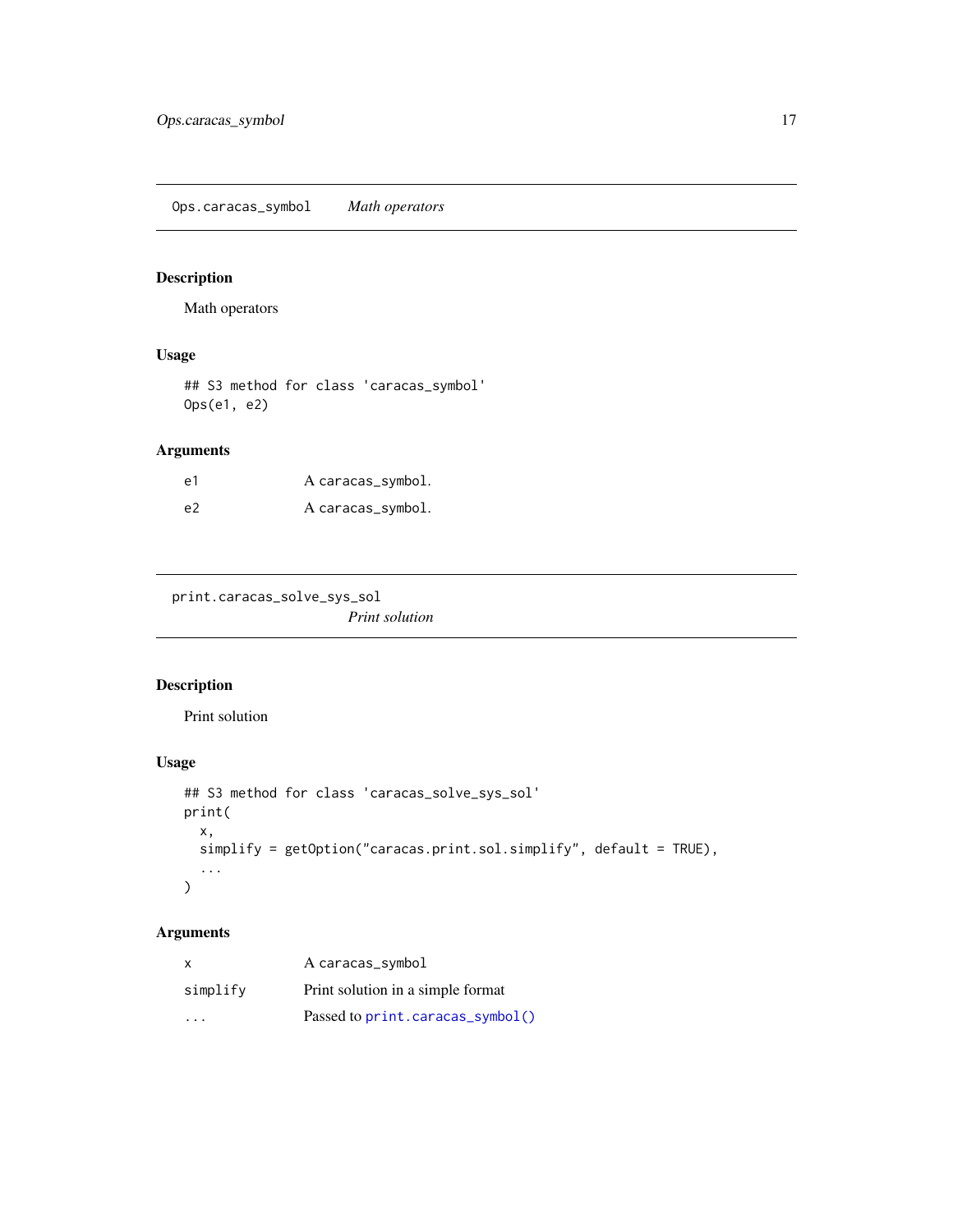<span id="page-17-1"></span><span id="page-17-0"></span>print.caracas\_symbol *Print symbol*

#### Description

Print symbol

#### Usage

```
## S3 method for class 'caracas_symbol'
print(
 x,
 caracas_prefix = TRUE,
 prettyascii = getOption("caracas.print.prettyascii", default = FALSE),
 ascii = getOption("caracas.print.ascii", default = FALSE),
 rowvec = getOption("caracas.print.rowvec", default = TRUE),
  ...
)
```
#### Arguments

| $\mathsf{x}$ | A caracas_symbol                                         |
|--------------|----------------------------------------------------------|
|              | caracas_prefix Print 'caracas' prefix                    |
| prettyascii  | TRUE to print in pretty ASCII format rather than in utf8 |
| ascii        | TRUE to print in ASCII format rather than in utf8        |
| rowvec       | FALSE to print column vectors as is                      |
|              | not used                                                 |

prodf *Product of a function*

#### Description

Product of a function

#### Usage

```
prodf(f, var, lower, upper, doit = TRUE)
```

| $\mathsf{f}$ | Function to take product of                                       |
|--------------|-------------------------------------------------------------------|
| var          | Variable to take product for (either string or caracas_symbol)    |
| lower        | Lower limit                                                       |
| upper        | Upper limit                                                       |
| doit         | Evaluate the product immediately (or later with $\text{doit}()$ ) |
|              |                                                                   |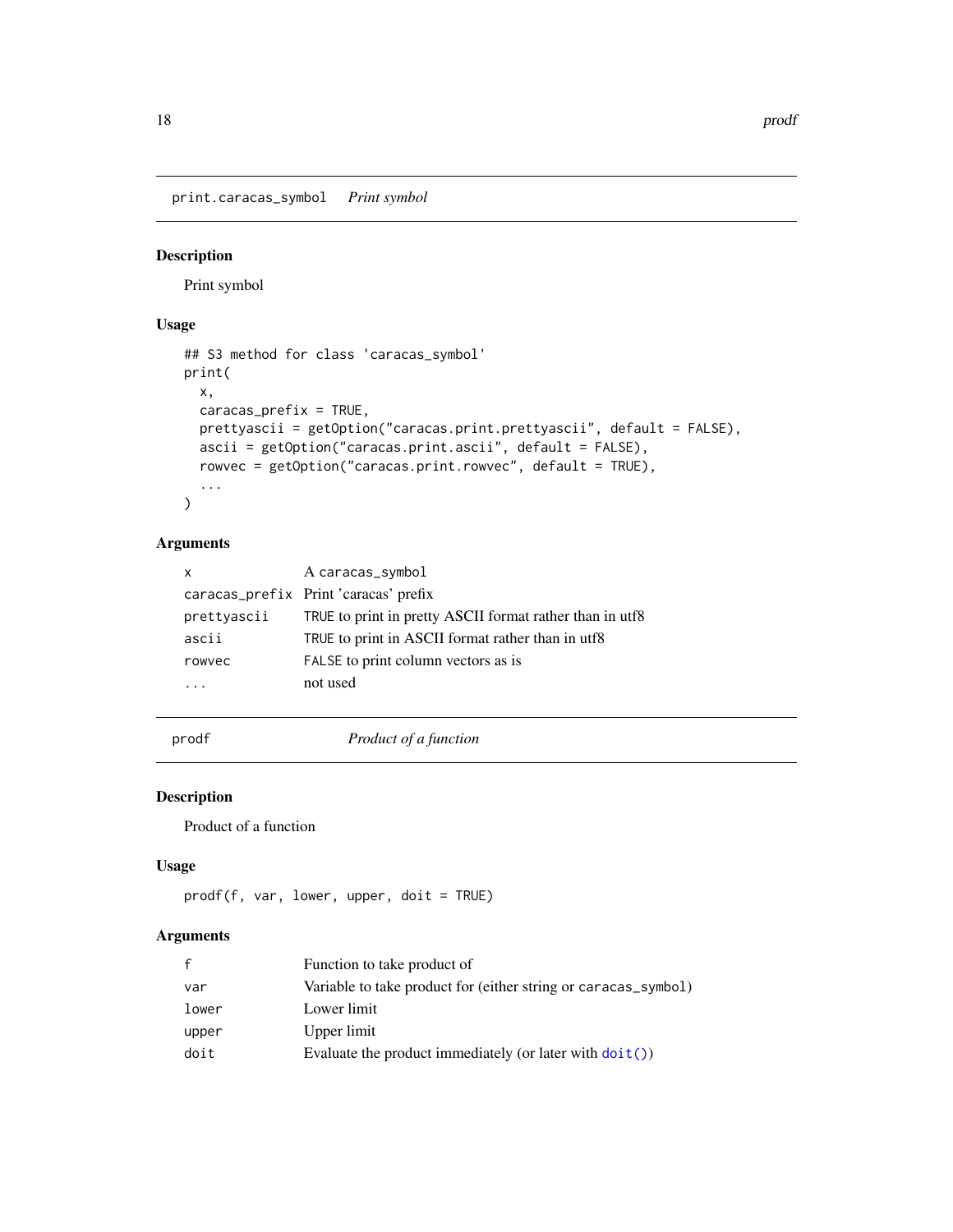#### <span id="page-18-0"></span>simplify the state of the state of the state of the state of the state of the state of the state of the state o

#### Examples

```
if (have_sympy()) {
  x <- symbol("x")
  p \leftarrow \text{prodf}(1/x, "x", 1, 10)p
  as_r(p)
  prod(1/(1:10))
  n <- symbol("n")
  prodf(x, x, 1, n)
}
```
simplify *Simplify expression*

#### Description

Simplify expression

#### Usage

simplify(x)

### Arguments

x A caracas\_symbol

solve\_lin *Solve a linear system of equations*

#### Description

Find  $x$  in  $Ax = b$ . If  $b$  not supplied, the inverse of  $A$  is returned.

#### Usage

solve\_lin(A, b)

| A | matrix |
|---|--------|
| b | vector |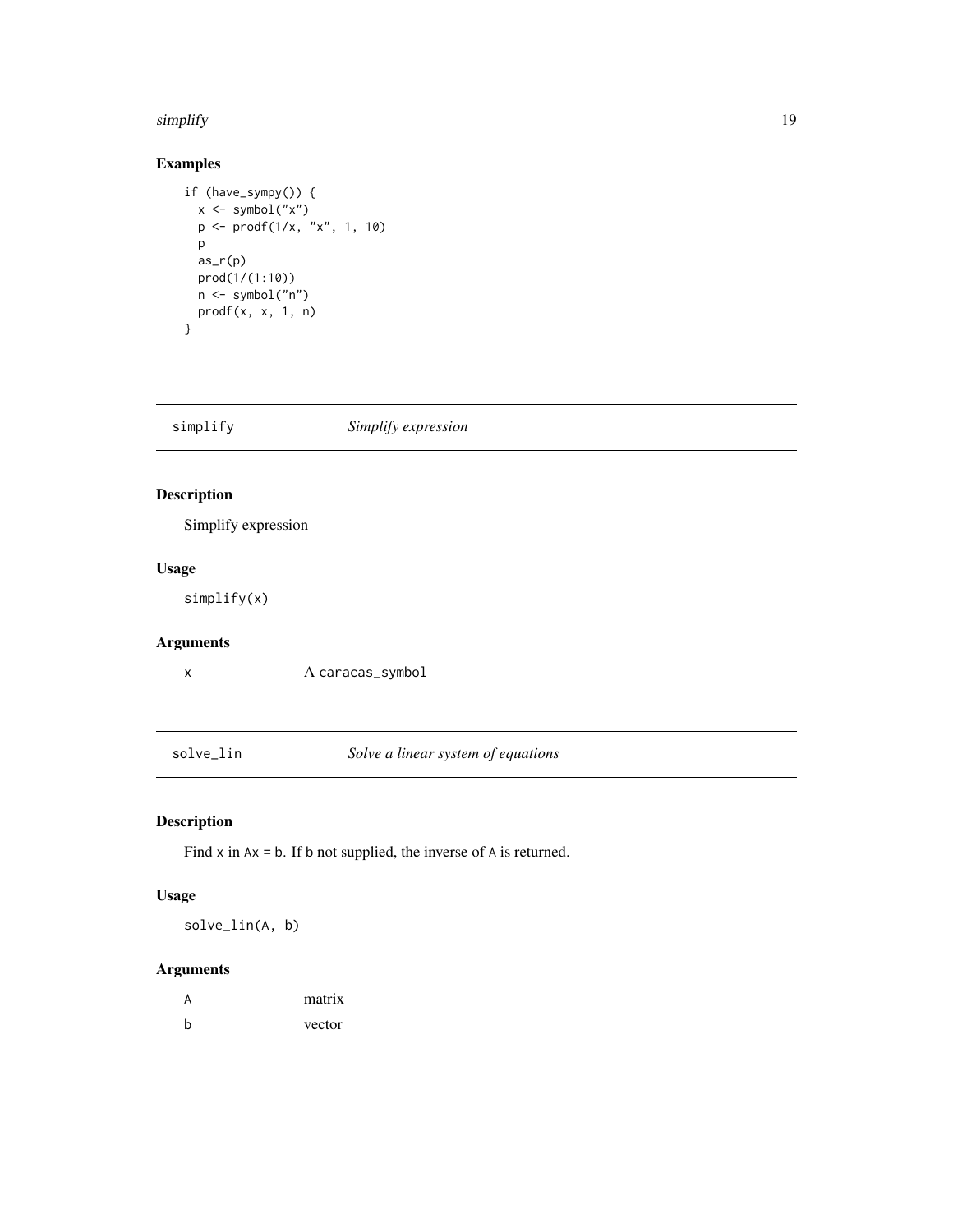<span id="page-19-0"></span>

If called as solve\_sys(lhs,vars) the roots are found. If called as solve\_sys(lhs,rhs,vars) the solutions to lhs = rhs for vars are found.

#### Usage

solve\_sys(lhs, rhs, vars)

#### Arguments

| lhs  | Equation (or equations as row vector/ $1xn$ matrix) |
|------|-----------------------------------------------------|
| rhs  | Equation (or equations as row vector/1xn matrix)    |
| vars | vector of variable names or symbols                 |

#### Value

A list with solutions (with class caracas\_solve\_sys\_sol for compact printing), each element containing a named list of the variables' values.

subs *Substitute symbol for value*

#### Description

Substitute symbol for value

#### Usage

subs(s, x, v)

| -S                        | Expression                 |
|---------------------------|----------------------------|
| $\boldsymbol{\mathsf{x}}$ | Name of symbol (character) |
| v                         | Value for x                |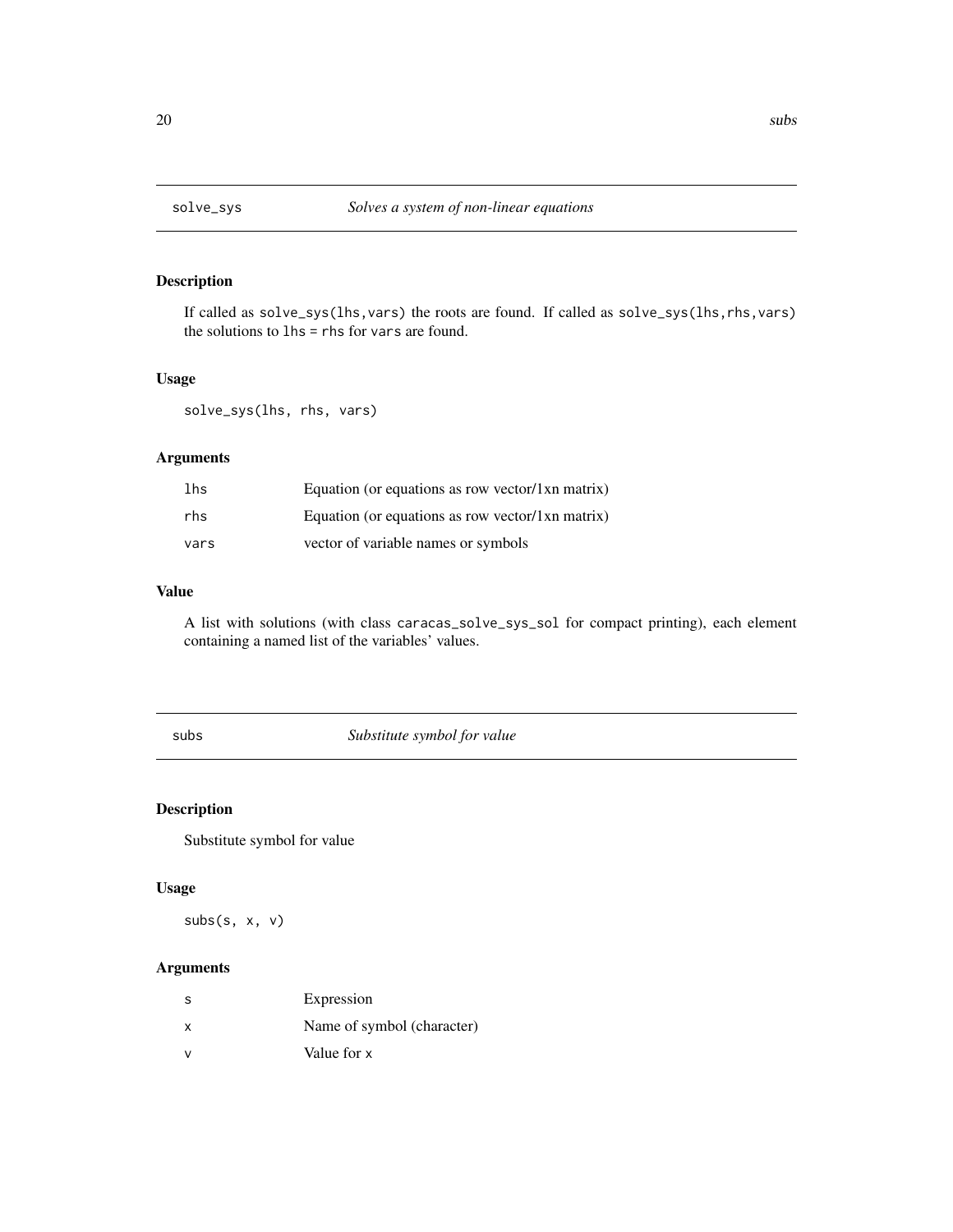<span id="page-20-0"></span> $\frac{1}{21}$  subs\_lst 21

#### Examples

```
if (have_sympy()) {
  x <- symbol('x')
  e <- 2*x^2e
  subs(e, "x", "2")
  y \leftarrow as\_symbol('2")subs(e, "x", y)
}
```
#### subs\_lst *Substitute symbol for of value given by a list*

#### Description

Useful for substituting solutions into expressions.

#### Usage

subs\_lst(s, x)

#### Arguments

| S | Expression           |
|---|----------------------|
| x | Named list of values |

```
if (have_sympy()) {
     p \leftarrow as\_symbol(paste\emptyset("p", 1:3))y <- as_symbol(paste0("y", 1:3))
     a <- as_symbol("a")
     l \leftarrow \text{sum}(y * log(p))L \leftarrow -1 + a*(sum(p) - 1)g <- der(L, c(a, p))
     sols <- solve_sys(g, c(a, p))
     sol <- sols[[1L]]
     sol
     H <- der2(L, c(p, a))
     H
     H_sol <- subs_lst(H, sol)
     H_sol
}
```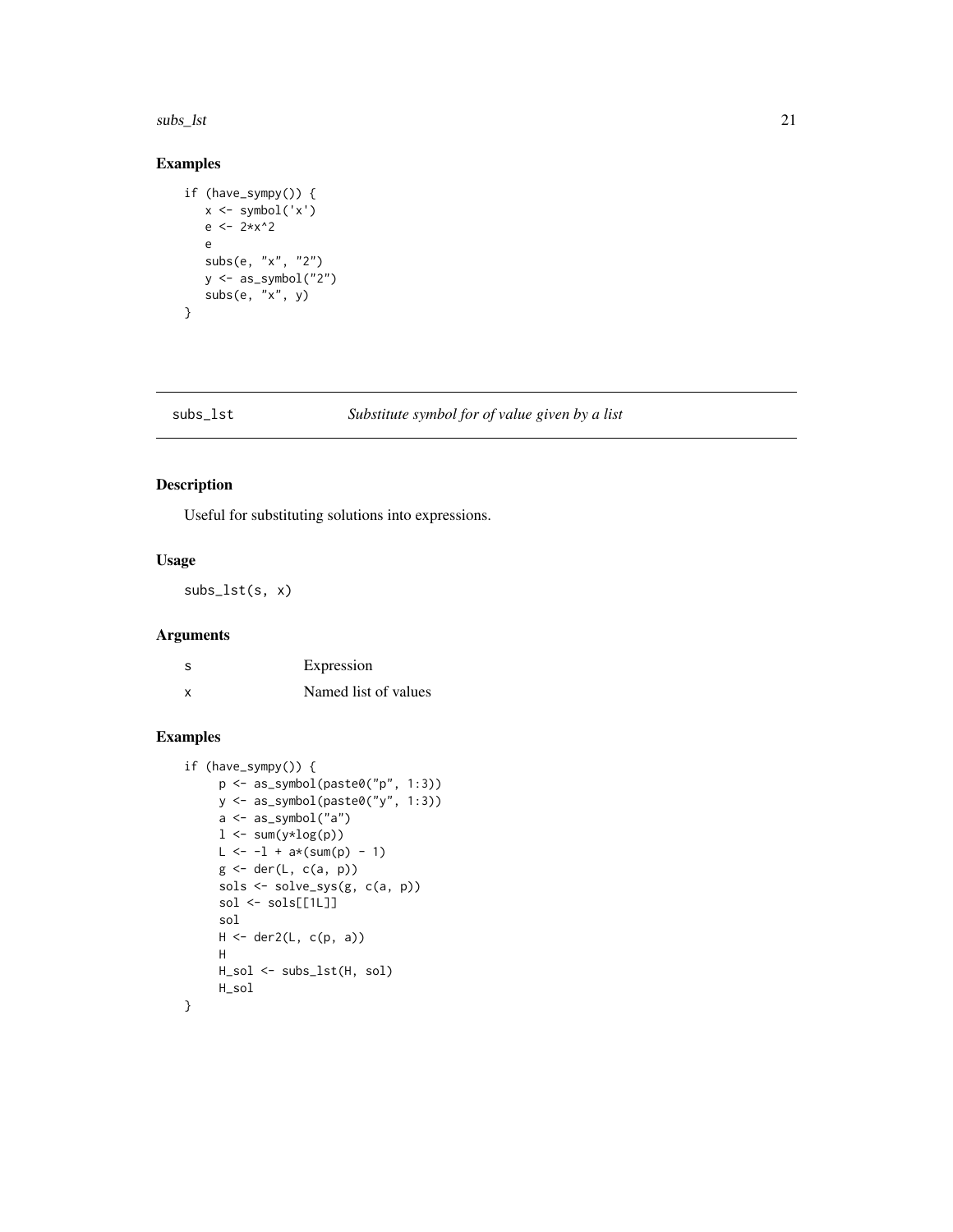<span id="page-21-0"></span>sum.caracas\_symbol *Summation*

#### Description

Summation

#### Usage

## S3 method for class 'caracas\_symbol'  $sum(..., na.rm = FALSE)$ 

#### Arguments

| .     | Elements to sum |
|-------|-----------------|
| na.rm | Not used        |

sumf *Sum of a function*

#### Description

Sum of a function

#### Usage

sumf(f, var, lower, upper, doit = TRUE)

# Arguments

| $\mathbf{f}$ | Function to take sum of                                       |
|--------------|---------------------------------------------------------------|
| var          | Variable to take sum for (either string or caracas_symbol)    |
| lower        | Lower limit                                                   |
| upper        | Upper limit                                                   |
| doit         | Evaluate the sum immediately (or later with $\text{doit}()$ ) |

```
if (have_sympy()) {
  x <- symbol("x")
  s <- sumf(1/x, "x", 1, 10)
 as_r(s)sum(1/(1:10))
 n <- symbol("n")
 simplify(sumf(x, x, 1, n))
}
```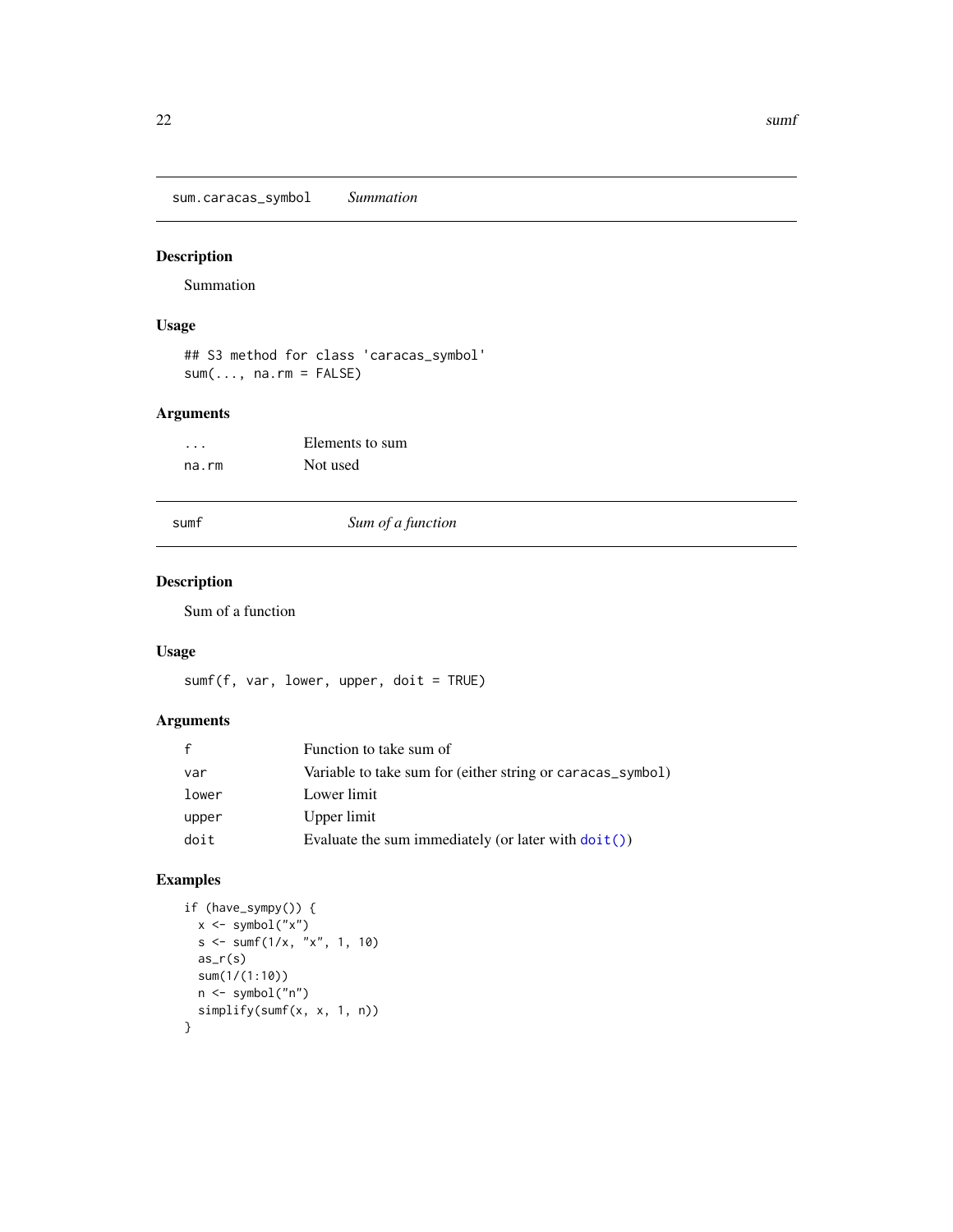<span id="page-22-1"></span><span id="page-22-0"></span>

Create a symbol

#### Usage

symbol(x)

#### Arguments

x Name to turn into symbol

#### Value

A caracas\_symbol

sympy\_version *Get 'SymPy' version*

#### Description

Get 'SymPy' version

#### Usage

sympy\_version()

#### Value

The version of the 'SymPy' available

```
if (have_sympy()) {
 sympy_version()
}
```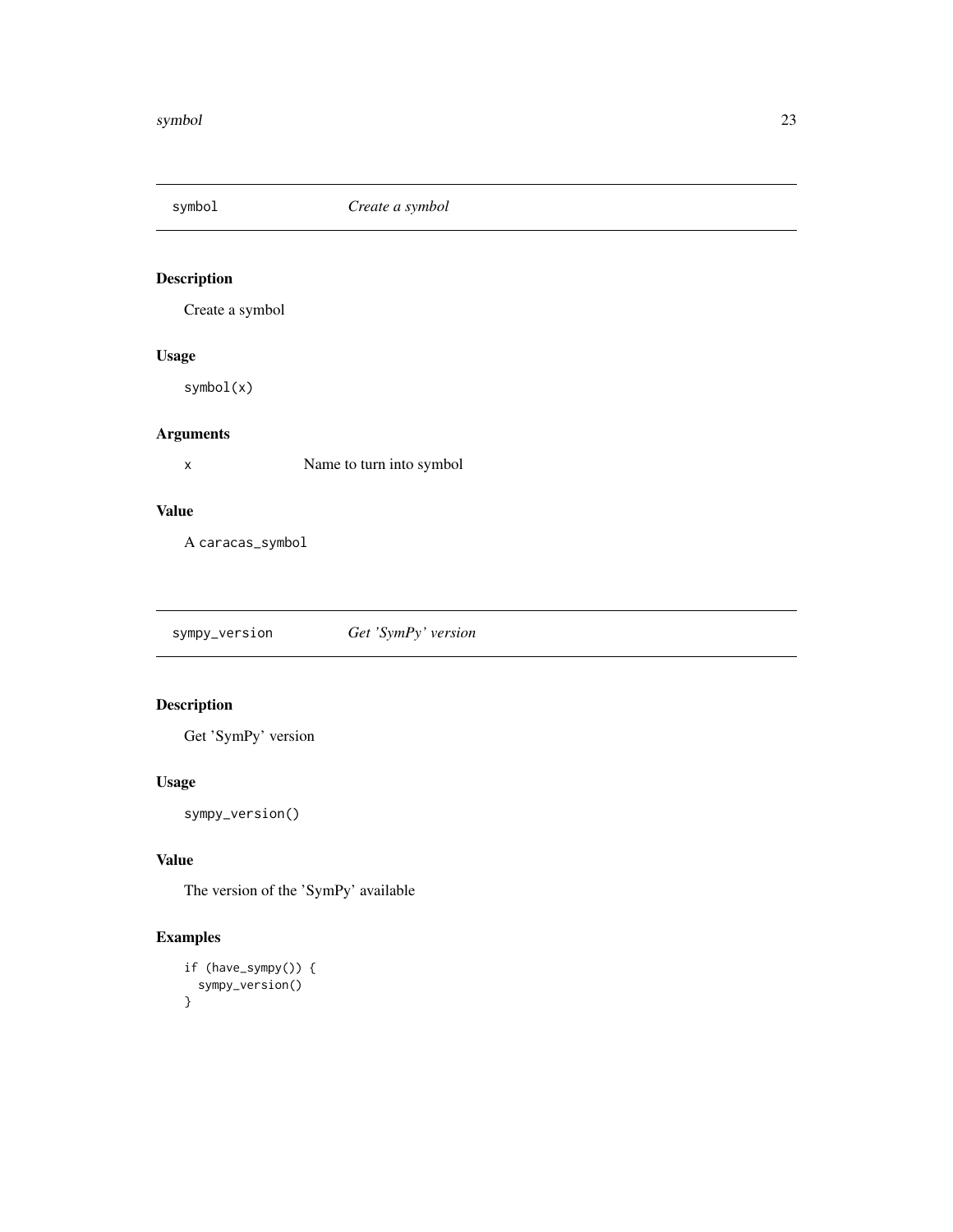<span id="page-23-0"></span>t.caracas\_symbol *Transpose of matrix*

#### Description

Transpose of matrix

#### Usage

## S3 method for class 'caracas\_symbol'  $t(x)$ 

#### Arguments

x If caracas\_symbol treat as such, else call [base::t\(\)](#page-0-0).

|  | ۰<br>I |  |
|--|--------|--|

#### **Export object to TeX**

#### Description

Export object to TeX

#### Usage

tex(x)

#### Arguments

x A caracas\_symbol

[.caracas\_symbol *Extract or replace parts of an object*

#### Description

Extract or replace parts of an object

#### Usage

## S3 method for class 'caracas\_symbol'  $x[i, j, ..., drop = TRUE]$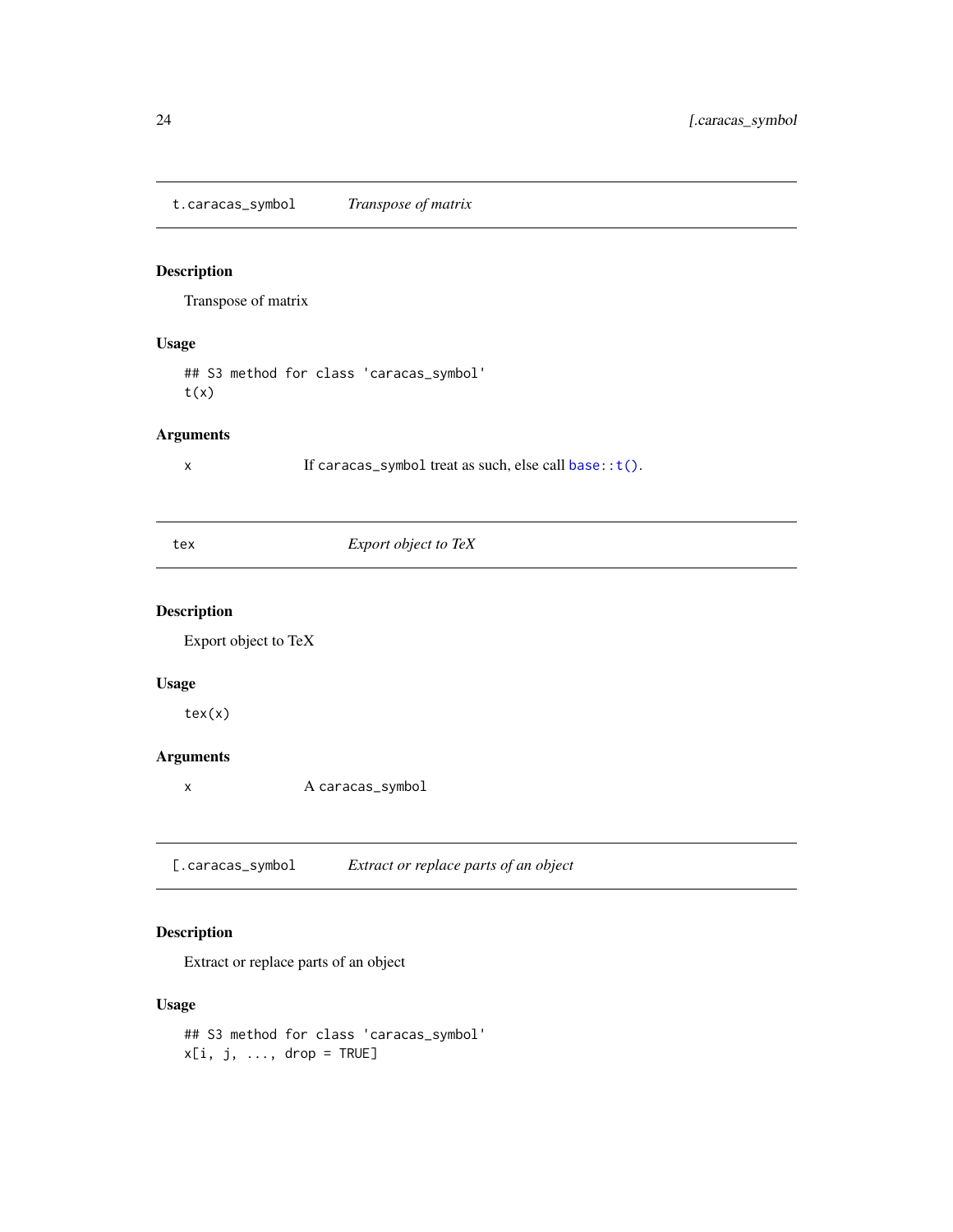#### <span id="page-24-0"></span>[<-.caracas\_symbol 25

#### Arguments

| X       | A caracas_symbol.                                        |
|---------|----------------------------------------------------------|
| i       | row indices specifying elements to extract or replace    |
| j       | column indices specifying elements to extract or replace |
| $\cdot$ | Not used                                                 |
| drop    | Simplify dimensions of resulting object                  |

#### Examples

```
if (have_sympy()) {
 A \leq -\text{ matrix}(c("a", 0, 0, 0, "a", "a", "a", 0, 0), 3, 3)B <- as_symbol(A)
 B[1:2, ]
 B[, 2]
 B[2, , drop = FALSE]
}
```
[<-.caracas\_symbol *Extract or replace parts of an object*

#### Description

Extract or replace parts of an object

#### Usage

## S3 replacement method for class 'caracas\_symbol'  $x[i, j, ...]$  <- value

#### Arguments

| X     | A caracas_symbol.                                        |
|-------|----------------------------------------------------------|
| i     | row indices specifying elements to extract or replace    |
| j     | column indices specifying elements to extract or replace |
|       | Not used                                                 |
| value | Replacement value                                        |

```
if (have_sympy()) {
 A <- matrix(c("a", 0, 0, 0, "a", "a", "a", 0, 0), 3, 3)
 B <- as_symbol(A)
 B[, 2] < - "x"
 B
}
```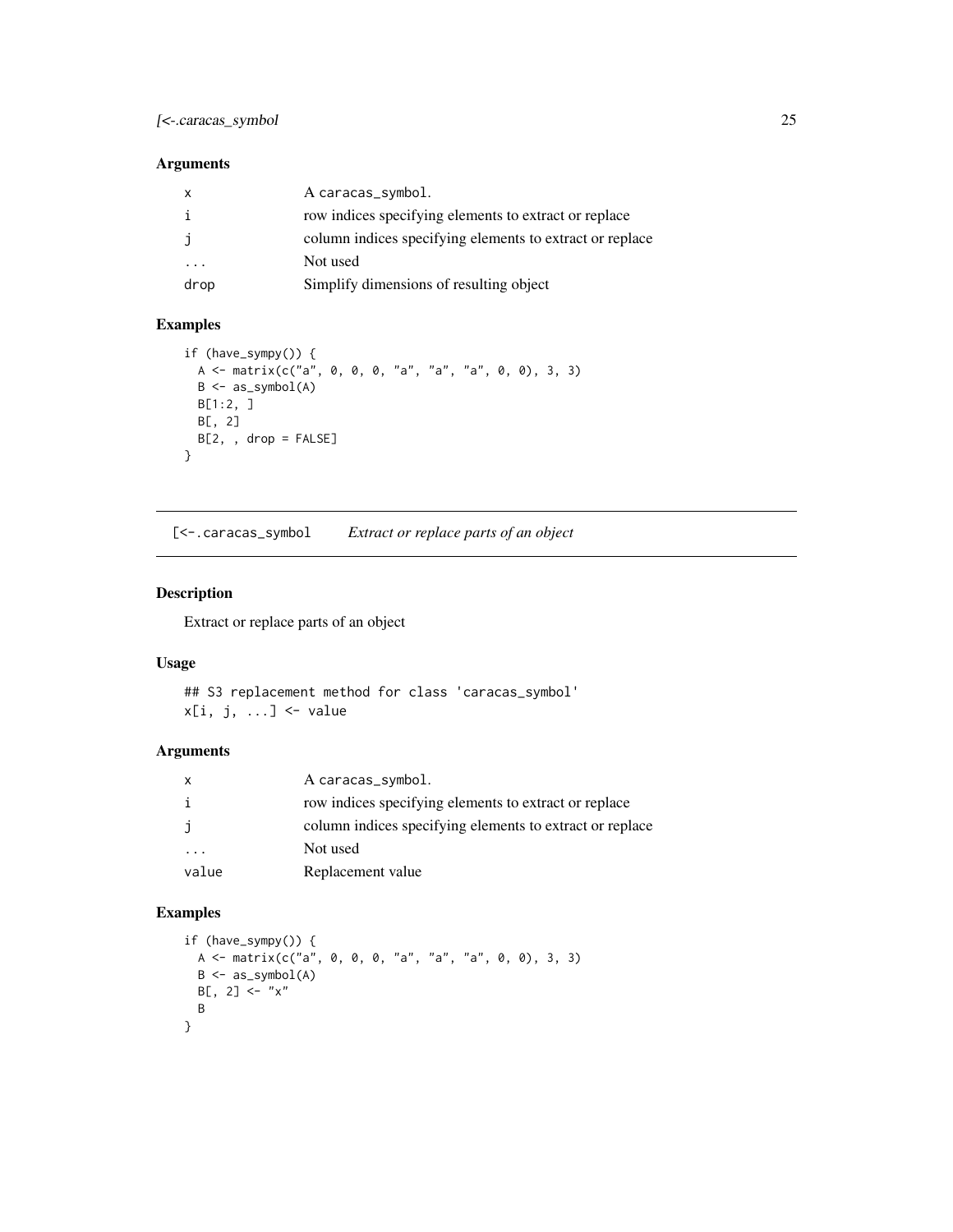<span id="page-25-0"></span>Matrix multiplication

#### Usage

## S3 method for class 'caracas\_symbol' x %\*% y

# Arguments

| X | Object x |
|---|----------|
| У | Object y |

|  | $^{\prime}$ . 01 |  |  |
|--|------------------|--|--|

#### %\*% *Matrix multiplication*

# Description

Matrix multiplication

# Usage

x %\*% y

| х | Object x |
|---|----------|
| v | Object y |